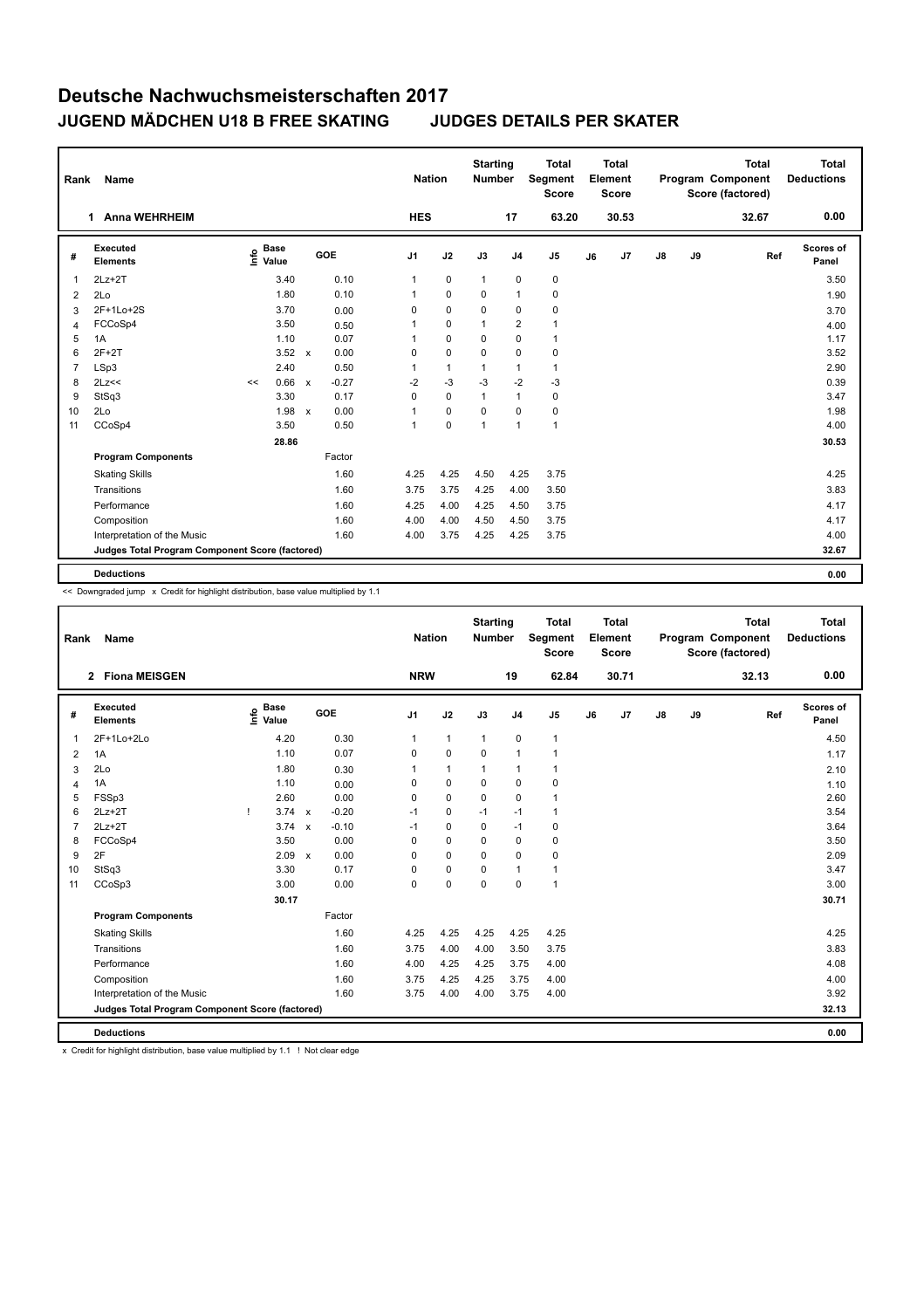| Rank           | <b>Name</b>                                     |                              |                           |        |                | <b>Nation</b> | <b>Starting</b><br><b>Number</b> |                | <b>Total</b><br>Segment<br><b>Score</b> |    | Total<br>Element<br><b>Score</b> |               |    | <b>Total</b><br>Program Component<br>Score (factored) | <b>Total</b><br><b>Deductions</b> |
|----------------|-------------------------------------------------|------------------------------|---------------------------|--------|----------------|---------------|----------------------------------|----------------|-----------------------------------------|----|----------------------------------|---------------|----|-------------------------------------------------------|-----------------------------------|
|                | <b>Angelina SCHNEIDER</b><br>3                  |                              |                           |        | B-W            |               |                                  | 15             | 61.94                                   |    | 31.54                            |               |    | 30.40                                                 | 0.00                              |
| #              | Executed<br><b>Elements</b>                     | <b>Base</b><br>lnfo<br>Value |                           | GOE    | J <sub>1</sub> | J2            | J3                               | J <sub>4</sub> | J <sub>5</sub>                          | J6 | J7                               | $\mathsf{J}8$ | J9 | Ref                                                   | Scores of<br>Panel                |
| $\overline{1}$ | $2Lz+2T$                                        | 3.40                         |                           | 0.00   | 0              | $\mathbf 0$   | $\mathbf 0$                      | $-1$           | $\mathbf 0$                             |    |                                  |               |    |                                                       | 3.40                              |
| $\overline{2}$ | 2Lo                                             | 1.80                         |                           | 0.00   | 0              | $\mathbf 0$   | 0                                | $\mathbf 0$    | $\mathbf 0$                             |    |                                  |               |    |                                                       | 1.80                              |
| 3              | 2F                                              | 1.90                         |                           | 0.00   | 0              | $\mathbf 0$   | 0                                | $\overline{1}$ | 0                                       |    |                                  |               |    |                                                       | 1.90                              |
| $\overline{4}$ | LSp4                                            | 2.70                         |                           | 0.50   | 1              | $\mathbf{1}$  | 1                                | 2              | $\mathbf{1}$                            |    |                                  |               |    |                                                       | 3.20                              |
| 5              | StSq3                                           | 3.30                         |                           | 0.00   | $\Omega$       | $\mathbf 0$   | 1                                | $\mathbf 0$    | 0                                       |    |                                  |               |    |                                                       | 3.30                              |
| 6              | 2Lo+1Lo+2S                                      | 3.96                         | $\mathsf{x}$              | 0.00   | 0              | $\mathbf 0$   | $\mathbf 0$                      | $\mathbf 0$    | $\mathbf 0$                             |    |                                  |               |    |                                                       | 3.96                              |
| $\overline{7}$ | $2Lz+2T$                                        | 3.74                         | $\boldsymbol{\mathsf{x}}$ | 0.00   | 0              | $\mathbf 0$   | $\Omega$                         | $-1$           | 0                                       |    |                                  |               |    |                                                       | 3.74                              |
| 8              | 2F                                              | 2.09                         | $\mathbf{x}$              | 0.10   | 1              | $\mathbf 0$   | 0                                | $\overline{1}$ | 0                                       |    |                                  |               |    |                                                       | 2.19                              |
| 9              | FCCoSp3                                         | 3.00                         |                           | 0.17   | 0              | $\mathbf 0$   | $\Omega$                         | $\overline{1}$ | $\mathbf{1}$                            |    |                                  |               |    |                                                       | 3.17                              |
| 10             | 1A                                              | 1.21                         | $\mathbf{x}$              | 0.00   | $\Omega$       | $\mathbf 0$   | 0                                | $\mathbf 0$    | $\pmb{0}$                               |    |                                  |               |    |                                                       | 1.21                              |
| 11             | CCoSp4                                          | 3.50                         |                           | 0.17   | 0              | $\mathbf 0$   | 1                                | $\overline{1}$ | 0                                       |    |                                  |               |    |                                                       | 3.67                              |
|                |                                                 | 30.60                        |                           |        |                |               |                                  |                |                                         |    |                                  |               |    |                                                       | 31.54                             |
|                | <b>Program Components</b>                       |                              |                           | Factor |                |               |                                  |                |                                         |    |                                  |               |    |                                                       |                                   |
|                | <b>Skating Skills</b>                           |                              |                           | 1.60   | 3.75           | 4.50          | 4.25                             | 3.75           | 3.50                                    |    |                                  |               |    |                                                       | 3.92                              |
|                | Transitions                                     |                              |                           | 1.60   | 3.75           | 4.00          | 4.00                             | 3.50           | 3.25                                    |    |                                  |               |    |                                                       | 3.75                              |
|                | Performance                                     |                              |                           | 1.60   | 3.75           | 4.25          | 4.25                             | 3.50           | 3.25                                    |    |                                  |               |    |                                                       | 3.83                              |
|                | Composition                                     |                              |                           | 1.60   | 3.75           | 4.25          | 4.00                             | 3.75           | 3.50                                    |    |                                  |               |    |                                                       | 3.83                              |
|                | Interpretation of the Music                     |                              |                           | 1.60   | 3.50           | 4.00          | 4.00                             | 3.25           | 3.50                                    |    |                                  |               |    |                                                       | 3.67                              |
|                | Judges Total Program Component Score (factored) |                              |                           |        |                |               |                                  |                |                                         |    |                                  |               |    |                                                       | 30.40                             |
|                | <b>Deductions</b>                               |                              |                           |        |                |               |                                  |                |                                         |    |                                  |               |    |                                                       | 0.00                              |

x Credit for highlight distribution, base value multiplied by 1.1

| Rank           | <b>Name</b>                                     |      |                      |                           |              |                | <b>Nation</b> | <b>Starting</b><br>Number |                | <b>Total</b><br>Segment<br><b>Score</b> |    | <b>Total</b><br><b>Element</b><br><b>Score</b> |               |    | <b>Total</b><br>Program Component<br>Score (factored) | Total<br><b>Deductions</b> |
|----------------|-------------------------------------------------|------|----------------------|---------------------------|--------------|----------------|---------------|---------------------------|----------------|-----------------------------------------|----|------------------------------------------------|---------------|----|-------------------------------------------------------|----------------------------|
|                | <b>Nicole HEGER</b><br>4                        |      |                      |                           |              | <b>NRW</b>     |               |                           | 13             | 61.31                                   |    | 31.79                                          |               |    | 30.52                                                 | 1.00                       |
| #              | Executed<br><b>Elements</b>                     | lnfo | <b>Base</b><br>Value |                           | GOE          | J <sub>1</sub> | J2            | J3                        | J <sub>4</sub> | J5                                      | J6 | J <sub>7</sub>                                 | $\mathsf{J}8$ | J9 | Ref                                                   | Scores of<br>Panel         |
| $\overline{1}$ | $3S+2T$                                         |      | 5.70                 |                           | 0.70         | $\mathbf{1}$   | $\mathbf{1}$  | $\mathbf{1}$              | $\mathbf{1}$   | $\mathbf{1}$                            |    |                                                |               |    |                                                       | 6.40                       |
| 2              | 3S                                              |      | 4.40                 |                           | $-0.23$      | 0              | $-1$          | 0                         | $-1$           | $\mathbf 0$                             |    |                                                |               |    |                                                       | 4.17                       |
| 3              | $2$ Lze $+2$ T                                  | e    | 2.80                 |                           | $-0.40$      | $-1$           | $-2$          | $-1$                      | $-2$           | $-1$                                    |    |                                                |               |    |                                                       | 2.40                       |
| 4              | 2A<<                                            | <<   | 1.10                 |                           | $-0.60$      | $-3$           | $-3$          | $-3$                      | $-3$           | $-3$                                    |    |                                                |               |    |                                                       | 0.50                       |
| 5              | FCCoSp2                                         |      | 2.50                 |                           | 0.00         | 0              | $-1$          | $\mathbf 0$               | $\mathbf 0$    | 0                                       |    |                                                |               |    |                                                       | 2.50                       |
| 6              | 2Lze+2Lo+2Lo                                    | e    | 5.61                 | $\mathsf{x}$              | $-0.60$      | $-2$           | $-2$          | $-2$                      | $-2$           | $-2$                                    |    |                                                |               |    |                                                       | 5.01                       |
| $\overline{7}$ | StSq2                                           |      | 2.60                 |                           | 0.00         | $\Omega$       | $\mathbf 0$   | 0                         | $-1$           | 0                                       |    |                                                |               |    |                                                       | 2.60                       |
| 8              | CCoSp1                                          |      | 2.00                 |                           | 0.00         | $\Omega$       | $\Omega$      | $\Omega$                  | $\mathbf 0$    | 1                                       |    |                                                |               |    |                                                       | 2.00                       |
| 9              | 2F                                              |      | 2.09                 | $\boldsymbol{\mathsf{x}}$ | 0.20         | $\overline{1}$ | $\mathbf 0$   | $\Omega$                  | $\mathbf{1}$   | 1                                       |    |                                                |               |    |                                                       | 2.29                       |
| 10             | 2F                                              |      | 2.09                 | $\boldsymbol{\mathsf{x}}$ | 0.00         | $\Omega$       | $\mathbf 0$   | $\Omega$                  | 0              | 0                                       |    |                                                |               |    |                                                       | 2.09                       |
| 11             | LSp1                                            |      | 1.50                 |                           | 0.33         | 0              | $\mathbf{1}$  | $\mathbf{1}$              | $\mathbf 0$    | $\mathbf{1}$                            |    |                                                |               |    |                                                       | 1.83                       |
|                |                                                 |      | 32.39                |                           |              |                |               |                           |                |                                         |    |                                                |               |    |                                                       | 31.79                      |
|                | <b>Program Components</b>                       |      |                      |                           | Factor       |                |               |                           |                |                                         |    |                                                |               |    |                                                       |                            |
|                | <b>Skating Skills</b>                           |      |                      |                           | 1.60         | 4.25           | 4.25          | 4.50                      | 3.50           | 3.75                                    |    |                                                |               |    |                                                       | 4.08                       |
|                | Transitions                                     |      |                      |                           | 1.60         | 3.75           | 3.75          | 3.75                      | 3.25           | 3.75                                    |    |                                                |               |    |                                                       | 3.75                       |
|                | Performance                                     |      |                      |                           | 1.60         | 4.00           | 4.00          | 4.00                      | 3.50           | 3.50                                    |    |                                                |               |    |                                                       | 3.83                       |
|                | Composition                                     |      |                      |                           | 1.60         | 3.75           | 4.00          | 4.00                      | 3.50           | 3.75                                    |    |                                                |               |    |                                                       | 3.83                       |
|                | Interpretation of the Music                     |      |                      |                           | 1.60         | 3.75           | 3.50          | 3.75                      | 3.50           | 3.50                                    |    |                                                |               |    |                                                       | 3.58                       |
|                | Judges Total Program Component Score (factored) |      |                      |                           |              |                |               |                           |                |                                         |    |                                                |               |    |                                                       | 30.52                      |
|                | <b>Deductions</b>                               |      |                      |                           | Falls: -1.00 |                |               |                           |                |                                         |    |                                                |               |    |                                                       | $-1.00$                    |

<< Downgraded jump x Credit for highlight distribution, base value multiplied by 1.1 e Wrong edge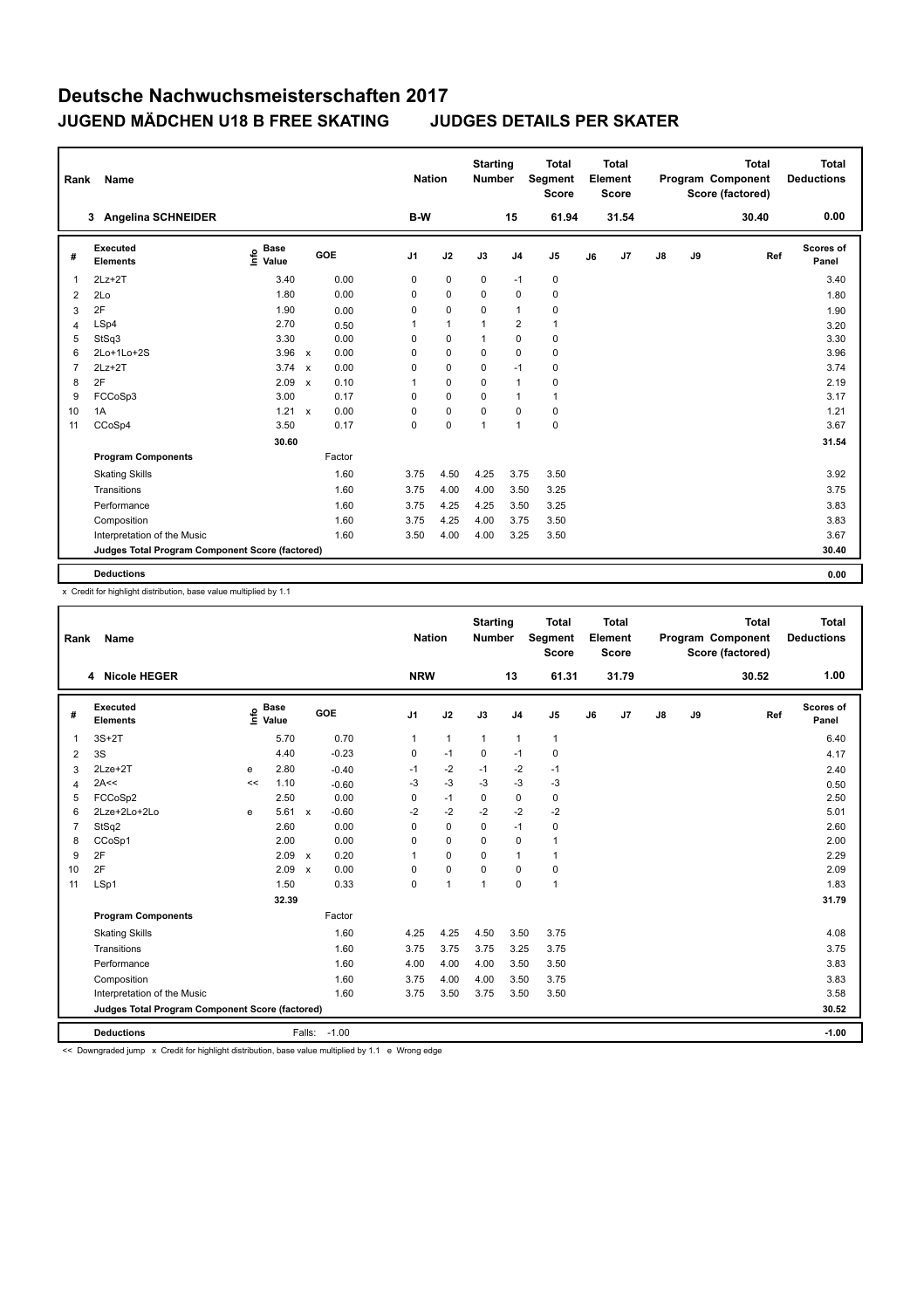| Rank           | Name                                            |      |                      |                           |            |                | <b>Nation</b> |                | <b>Starting</b><br>Number |                | <b>Total</b><br>Segment<br><b>Score</b> |    | <b>Total</b><br>Element<br><b>Score</b> |               |    | <b>Total</b><br>Program Component<br>Score (factored) | Total<br><b>Deductions</b> |
|----------------|-------------------------------------------------|------|----------------------|---------------------------|------------|----------------|---------------|----------------|---------------------------|----------------|-----------------------------------------|----|-----------------------------------------|---------------|----|-------------------------------------------------------|----------------------------|
|                | <b>Laura WEIGMANN</b><br>5                      |      |                      |                           |            |                | <b>SAS</b>    |                |                           | 18             | 61.24                                   |    | 30.24                                   |               |    | 32.00                                                 | 1.00                       |
| #              | Executed<br><b>Elements</b>                     | ١nf٥ | <b>Base</b><br>Value |                           | <b>GOE</b> | J <sub>1</sub> |               | J2             | J3                        | J <sub>4</sub> | J <sub>5</sub>                          | J6 | J7                                      | $\mathsf{J}8$ | J9 | Ref                                                   | <b>Scores of</b><br>Panel  |
| 1              | $2F+2Lo$                                        |      | 3.70                 |                           | $-0.20$    | 0              |               | $-1$           | 0                         | $-1$           | $-2$                                    |    |                                         |               |    |                                                       | 3.50                       |
| 2              | $2Lz+2T+2Lo$                                    |      | 5.20                 |                           | $-0.90$    | $-2$           |               | $-3$           | -3                        | -3             | $-3$                                    |    |                                         |               |    |                                                       | 4.30                       |
| 3              | 2A<<                                            | <<   | 1.10                 |                           | $-0.47$    | $-2$           |               | $-3$           | $-3$                      | $-2$           | $-2$                                    |    |                                         |               |    |                                                       | 0.63                       |
| $\overline{4}$ | CCoSp4                                          |      | 3.50                 |                           | 0.50       | $\mathbf{1}$   |               | $\overline{1}$ | $\mathbf{1}$              | 2              | $\mathbf{1}$                            |    |                                         |               |    |                                                       | 4.00                       |
| 5              | $2Lz + 2T$                                      |      | $3.74 \times$        |                           | 0.30       | 1              |               | $\mathbf{1}$   | $\overline{1}$            | $\mathbf{1}$   | $-1$                                    |    |                                         |               |    |                                                       | 4.04                       |
| 6              | 1A                                              |      | 1.21                 | $\mathbf{x}$              | 0.00       | 0              |               | $\mathbf 0$    | $\Omega$                  | $\mathbf 0$    | 0                                       |    |                                         |               |    |                                                       | 1.21                       |
| $\overline{7}$ | FCCoSp4                                         |      | 3.50                 |                           | 0.17       | 1              |               | $-1$           | $\overline{1}$            | $\mathbf 0$    | 0                                       |    |                                         |               |    |                                                       | 3.67                       |
| 8              | 2F                                              |      | 2.09                 | $\mathsf{x}$              | 0.00       | 0              |               | 0              | 0                         | 0              | 0                                       |    |                                         |               |    |                                                       | 2.09                       |
| 9              | 2S                                              |      | 1.43                 | $\boldsymbol{\mathsf{x}}$ | $-0.13$    | $-1$           |               | $\mathbf 0$    | 0                         | $-1$           | $-1$                                    |    |                                         |               |    |                                                       | 1.30                       |
| 10             | StSq2                                           |      | 2.60                 |                           | 0.00       | 0              |               | $\mathbf 0$    | $\overline{1}$            | $\mathbf 0$    | 0                                       |    |                                         |               |    |                                                       | 2.60                       |
| 11             | LSp3                                            |      | 2.40                 |                           | 0.50       | $\mathbf{1}$   |               | $\mathbf 0$    | $\overline{1}$            | $\overline{1}$ | $\mathbf{1}$                            |    |                                         |               |    |                                                       | 2.90                       |
|                |                                                 |      | 30.47                |                           |            |                |               |                |                           |                |                                         |    |                                         |               |    |                                                       | 30.24                      |
|                | <b>Program Components</b>                       |      |                      |                           | Factor     |                |               |                |                           |                |                                         |    |                                         |               |    |                                                       |                            |
|                | <b>Skating Skills</b>                           |      |                      |                           | 1.60       | 4.25           |               | 4.25           | 4.25                      | 4.00           | 4.00                                    |    |                                         |               |    |                                                       | 4.17                       |
|                | Transitions                                     |      |                      |                           | 1.60       | 4.00           |               | 3.75           | 3.75                      | 3.50           | 3.75                                    |    |                                         |               |    |                                                       | 3.75                       |
|                | Performance                                     |      |                      |                           | 1.60       | 4.50           |               | 4.00           | 4.00                      | 3.75           | 4.00                                    |    |                                         |               |    |                                                       | 4.00                       |
|                | Composition                                     |      |                      |                           | 1.60       | 4.25           |               | 4.25           | 4.00                      | 4.00           | 3.75                                    |    |                                         |               |    |                                                       | 4.08                       |
|                | Interpretation of the Music                     |      |                      |                           | 1.60       | 4.00           |               | 4.00           | 4.25                      | 3.75           | 4.00                                    |    |                                         |               |    |                                                       | 4.00                       |
|                | Judges Total Program Component Score (factored) |      |                      |                           |            |                |               |                |                           |                |                                         |    |                                         |               |    |                                                       | 32.00                      |
|                | <b>Deductions</b>                               |      |                      | Falls:                    | $-1.00$    |                |               |                |                           |                |                                         |    |                                         |               |    |                                                       | $-1.00$                    |

<< Downgraded jump x Credit for highlight distribution, base value multiplied by 1.1

| Rank           | Name                                            |                              |              |         | <b>Nation</b>  |              | <b>Starting</b><br><b>Number</b> |                | <b>Total</b><br><b>Segment</b><br><b>Score</b> |    | <b>Total</b><br>Element<br><b>Score</b> |               |    | <b>Total</b><br>Program Component<br>Score (factored) | <b>Total</b><br><b>Deductions</b> |
|----------------|-------------------------------------------------|------------------------------|--------------|---------|----------------|--------------|----------------------------------|----------------|------------------------------------------------|----|-----------------------------------------|---------------|----|-------------------------------------------------------|-----------------------------------|
|                | 6 Nathalie BEIßMANN                             |                              |              |         | <b>BAY</b>     |              |                                  | 20             | 60.74                                          |    | 29.34                                   |               |    | 32.40                                                 | 1.00                              |
| #              | Executed<br><b>Elements</b>                     | <b>Base</b><br>١nf٥<br>Value |              | GOE     | J1             | J2           | J3                               | J <sub>4</sub> | J <sub>5</sub>                                 | J6 | J7                                      | $\mathsf{J}8$ | J9 | Ref                                                   | Scores of<br>Panel                |
| $\mathbf{1}$   | 1A                                              | 1.10                         |              | 0.00    | $\mathbf{1}$   | $\mathbf 0$  | $\mathbf 0$                      | $\pmb{0}$      | $\mathbf 0$                                    |    |                                         |               |    |                                                       | 1.10                              |
| 2              | $2Lo+2Lo$                                       | 3.60                         |              | $-0.40$ | $-1$           | $-1$         | $-1$                             | $-2$           | $-2$                                           |    |                                         |               |    |                                                       | 3.20                              |
| 3              | $2S+2T$                                         | 2.60                         |              | $-0.20$ | $-1$           | $-1$         | $-1$                             | $-2$           | $-1$                                           |    |                                         |               |    |                                                       | 2.40                              |
| 4              | LSp4                                            | 2.70                         |              | 0.67    | 2              | $\mathbf{1}$ | $\mathbf{1}$                     | $\overline{2}$ | $\mathbf 0$                                    |    |                                         |               |    |                                                       | 3.37                              |
| 5              | 2Lz                                             | 2.10                         |              | $-0.60$ | $-3$           | $-2$         | $-2$                             | $-2$           | $-2$                                           |    |                                         |               |    |                                                       | 1.50                              |
| 6              | CCoSp4                                          | 3.50                         |              | 0.33    | $\overline{1}$ | $\Omega$     | $\mathbf{1}$                     | $\mathbf{1}$   | $\mathbf 0$                                    |    |                                         |               |    |                                                       | 3.83                              |
| $\overline{7}$ | 2F                                              | 2.09                         | $\mathbf{x}$ | $-0.30$ | 0              | $-1$         | $-1$                             | $-2$           | $-1$                                           |    |                                         |               |    |                                                       | 1.79                              |
| 8              | 2Lz                                             | 2.31                         | $\mathbf{x}$ | $-0.90$ | $-3$           | $-3$         | $-3$                             | $-3$           | $-3$                                           |    |                                         |               |    |                                                       | 1.41                              |
| 9              | $2F+1Lo+2S$                                     | 4.07                         | $\mathbf{x}$ | $-0.30$ | $-1$           | $-1$         | $-1$                             | $-1$           | $-1$                                           |    |                                         |               |    |                                                       | 3.77                              |
| 10             | FCCoSp4                                         | 3.50                         |              | 0.17    | 1              | $\Omega$     | $\mathbf{1}$                     | $\Omega$       | $\mathbf 0$                                    |    |                                         |               |    |                                                       | 3.67                              |
| 11             | StSq3                                           | 3.30                         |              | 0.00    | $\overline{1}$ | $\mathbf 0$  | $\Omega$                         | $\mathbf 0$    | $\mathbf 0$                                    |    |                                         |               |    |                                                       | 3.30                              |
|                |                                                 | 30.87                        |              |         |                |              |                                  |                |                                                |    |                                         |               |    |                                                       | 29.34                             |
|                | <b>Program Components</b>                       |                              |              | Factor  |                |              |                                  |                |                                                |    |                                         |               |    |                                                       |                                   |
|                | <b>Skating Skills</b>                           |                              |              | 1.60    | 4.25           | 4.25         | 4.25                             | 3.75           | 3.75                                           |    |                                         |               |    |                                                       | 4.08                              |
|                | Transitions                                     |                              |              | 1.60    | 4.25           | 4.00         | 4.00                             | 3.25           | 4.00                                           |    |                                         |               |    |                                                       | 4.00                              |
|                | Performance                                     |                              |              | 1.60    | 4.25           | 4.00         | 4.00                             | 4.00           | 3.75                                           |    |                                         |               |    |                                                       | 4.00                              |
|                | Composition                                     |                              |              | 1.60    | 4.25           | 4.25         | 4.25                             | 4.00           | 3.75                                           |    |                                         |               |    |                                                       | 4.17                              |
|                | Interpretation of the Music                     |                              |              | 1.60    | 4.00           | 4.00         | 4.25                             | 4.00           | 3.75                                           |    |                                         |               |    |                                                       | 4.00                              |
|                | Judges Total Program Component Score (factored) |                              |              |         |                |              |                                  |                |                                                |    |                                         |               |    |                                                       | 32.40                             |
|                | <b>Deductions</b>                               |                              | Falls:       | $-1.00$ |                |              |                                  |                |                                                |    |                                         |               |    |                                                       | $-1.00$                           |

x Credit for highlight distribution, base value multiplied by 1.1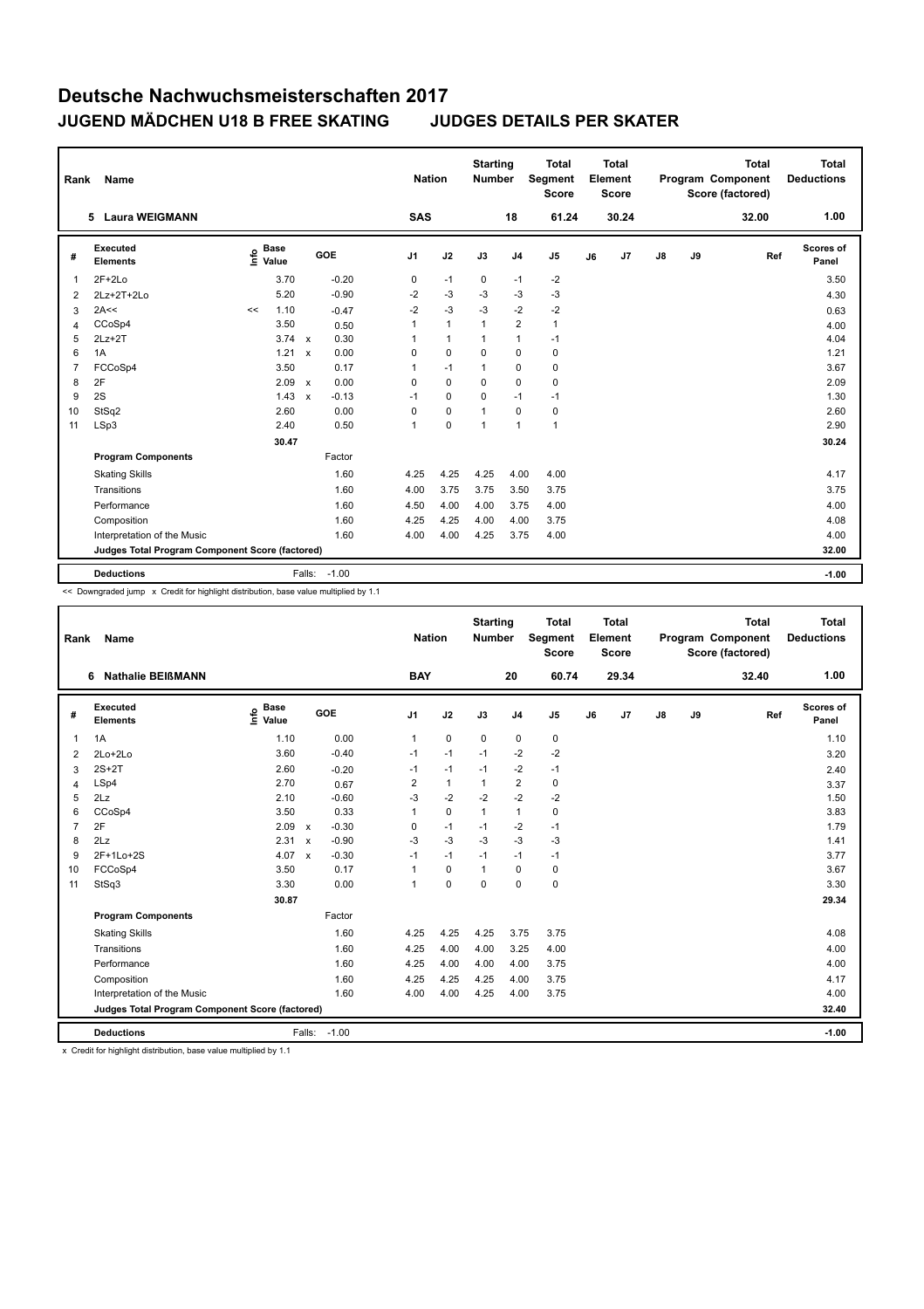| Name<br>Rank                |                                  |             |                           |                                   |                                                        |              |                                                                |                             |                | <b>Total</b><br><b>Score</b>     |                                                 | <b>Total</b> |                  |    | <b>Total</b> | <b>Total</b><br><b>Deductions</b>     |
|-----------------------------|----------------------------------|-------------|---------------------------|-----------------------------------|--------------------------------------------------------|--------------|----------------------------------------------------------------|-----------------------------|----------------|----------------------------------|-------------------------------------------------|--------------|------------------|----|--------------|---------------------------------------|
| 7 Sophie Estelle MUTH       |                                  |             |                           |                                   |                                                        |              |                                                                |                             | 12             | 60.32                            |                                                 | 30.98        |                  |    | 29.34        | 0.00                                  |
| Executed<br><b>Elements</b> | ۴ê                               | <b>Base</b> |                           |                                   |                                                        |              | J2                                                             | J3                          | J <sub>4</sub> | J <sub>5</sub>                   | J6                                              | J7           | J8               | J9 | Ref          | Scores of<br>Panel                    |
| $2F+2T$                     |                                  | 3.20        |                           | 0.30                              |                                                        | $\mathbf{1}$ | $\mathbf{1}$                                                   | $\mathbf{1}$                | $\mathbf{1}$   | $\pmb{0}$                        |                                                 |              |                  |    |              | 3.50                                  |
| 2A                          |                                  | 3.30        |                           | $-1.00$                           |                                                        | $-2$         | $-2$                                                           | $-2$                        | $-2$           | $-2$                             |                                                 |              |                  |    |              | 2.30                                  |
| FCCoSp3                     |                                  | 3.00        |                           | 0.50                              |                                                        | 0            | $\mathbf{1}$                                                   | 1                           | $\mathbf{1}$   | $\mathbf{1}$                     |                                                 |              |                  |    |              | 3.50                                  |
| StSq2                       |                                  | 2.60        |                           | 0.00                              |                                                        | 0            | $\mathbf 0$                                                    | 0                           | 0              | 0                                |                                                 |              |                  |    |              | 2.60                                  |
| FSSp3                       |                                  | 2.60        |                           | 0.33                              |                                                        | 1            | $\mathbf{1}$                                                   | $\Omega$                    | $\mathbf{1}$   | $\pmb{0}$                        |                                                 |              |                  |    |              | 2.93                                  |
| 2Lze                        | e                                | 1.65        | $\mathbf{x}$              | $-0.80$                           |                                                        | $-3$         | $-3$                                                           | $-2$                        | $-3$           | $-2$                             |                                                 |              |                  |    |              | 0.85                                  |
| 2Lo                         |                                  |             | $\mathsf{x}$              | 0.00                              |                                                        | 0            | $\mathbf 0$                                                    | $\Omega$                    | $\mathbf 0$    | $\mathbf 0$                      |                                                 |              |                  |    |              | 1.98                                  |
| 2Lz+1Lo+2S                  |                                  | 4.29        | $\boldsymbol{\mathsf{x}}$ | $-0.30$                           |                                                        |              | 0                                                              | $-1$                        | $-1$           | $-1$                             |                                                 |              |                  |    |              | 3.99                                  |
| $2F+2T$                     |                                  |             | $\mathbf{x}$              | 0.00                              |                                                        | 0            | $\Omega$                                                       | $\Omega$                    | $\Omega$       | $\mathbf 0$                      |                                                 |              |                  |    |              | 3.52                                  |
| CCoSp4                      |                                  | 3.50        |                           | 0.33                              |                                                        | $\mathbf{1}$ | 0                                                              | 1                           | $\mathbf{1}$   | 0                                |                                                 |              |                  |    |              | 3.83                                  |
| 2Lo                         |                                  |             |                           | 0.00                              |                                                        | 0            | 0                                                              | $\mathbf 0$                 | $-1$           | $\pmb{0}$                        |                                                 |              |                  |    |              | 1.98                                  |
|                             |                                  |             |                           |                                   |                                                        |              |                                                                |                             |                |                                  |                                                 |              |                  |    |              | 30.98                                 |
| <b>Program Components</b>   |                                  |             |                           | Factor                            |                                                        |              |                                                                |                             |                |                                  |                                                 |              |                  |    |              |                                       |
| <b>Skating Skills</b>       |                                  |             |                           | 1.60                              |                                                        |              | 4.25                                                           | 4.25                        |                | 3.50                             |                                                 |              |                  |    |              | 3.92                                  |
| Transitions                 |                                  |             |                           | 1.60                              |                                                        |              | 3.75                                                           | 3.75                        |                | 3.50                             |                                                 |              |                  |    |              | 3.67                                  |
| Performance                 |                                  |             |                           | 1.60                              |                                                        |              | 4.00                                                           | 3.75                        |                | 3.25                             |                                                 |              |                  |    |              | 3.58                                  |
|                             |                                  |             |                           | 1.60                              |                                                        |              | 3.75                                                           | 3.75                        |                | 3.50                             |                                                 |              |                  |    |              | 3.67                                  |
| Interpretation of the Music |                                  |             |                           | 1.60                              |                                                        |              | 3.50                                                           | 4.00                        |                | 3.25                             |                                                 |              |                  |    |              | 3.50                                  |
|                             |                                  |             |                           |                                   |                                                        |              |                                                                |                             |                |                                  |                                                 |              |                  |    |              | 29.34                                 |
|                             |                                  |             |                           |                                   |                                                        |              |                                                                |                             |                |                                  |                                                 |              |                  |    |              | 0.00                                  |
|                             | Composition<br><b>Deductions</b> |             | Value                     | 1.98<br>3.52<br>1.98 $x$<br>31.62 | GOE<br>Judges Total Program Component Score (factored) |              | J <sub>1</sub><br>$-1$<br>4.00<br>4.00<br>3.75<br>3.75<br>3.75 | <b>Nation</b><br><b>SAS</b> |                | <b>Starting</b><br><b>Number</b> | Segment<br>3.50<br>3.25<br>3.25<br>3.50<br>3.25 |              | Element<br>Score |    |              | Program Component<br>Score (factored) |

L

x Credit for highlight distribution, base value multiplied by 1.1 e Wrong edge ! Not clear edge

| Rank           | Name                                            |                              |              |         |                | <b>Nation</b> | <b>Starting</b><br><b>Number</b> |                | <b>Total</b><br>Segment<br>Score |    | Total<br>Element<br><b>Score</b> |               |    | <b>Total</b><br>Program Component<br>Score (factored) | Total<br><b>Deductions</b> |
|----------------|-------------------------------------------------|------------------------------|--------------|---------|----------------|---------------|----------------------------------|----------------|----------------------------------|----|----------------------------------|---------------|----|-------------------------------------------------------|----------------------------|
|                | Katharina VOGL<br>8                             |                              |              |         | B-W            |               |                                  | 10             | 58.88                            |    | 31.61                            |               |    | 28.27                                                 | 1.00                       |
| #              | <b>Executed</b><br><b>Elements</b>              | <b>Base</b><br>١nf٥<br>Value |              | GOE     | J <sub>1</sub> | J2            | J3                               | J <sub>4</sub> | J <sub>5</sub>                   | J6 | J <sub>7</sub>                   | $\mathsf{J}8$ | J9 | Ref                                                   | Scores of<br>Panel         |
| 1              | 2Lz+2T+2Lo                                      | 5.20                         |              | 0.00    | 0              | $\mathbf 0$   | $\mathbf 0$                      | $\mathbf 0$    | $\pmb{0}$                        |    |                                  |               |    |                                                       | 5.20                       |
| 2              | 2A                                              | 3.30                         |              | $-1.50$ | $-3$           | $-3$          | $-3$                             | $-3$           | $-3$                             |    |                                  |               |    |                                                       | 1.80                       |
| 3              | $2F+2T$                                         | 3.20                         |              | 0.00    | 0              | $\mathbf 0$   | $\mathbf 0$                      | $\mathbf 0$    | $\pmb{0}$                        |    |                                  |               |    |                                                       | 3.20                       |
| $\overline{4}$ | CCoSp4                                          | 3.50                         |              | 0.00    | $\mathbf{1}$   | $\Omega$      | $\Omega$                         | $\Omega$       | $\mathbf 0$                      |    |                                  |               |    |                                                       | 3.50                       |
| 5              | StSq3                                           | 3.30                         |              | 0.00    | 1              | $\mathbf 0$   | $\Omega$                         | $\Omega$       | $\pmb{0}$                        |    |                                  |               |    |                                                       | 3.30                       |
| 6              | 2S                                              | $1.43 \times$                |              | 0.00    | 0              | $\Omega$      | $\Omega$                         | $\Omega$       | $\pmb{0}$                        |    |                                  |               |    |                                                       | 1.43                       |
| $\overline{7}$ | $2F+2Lo$                                        | 4.07                         | $\mathbf{x}$ | $-0.30$ | $-1$           | $-1$          | $-1$                             | $-2$           | $-1$                             |    |                                  |               |    |                                                       | 3.77                       |
| 8              | 2Lz                                             | 2.31                         | $\mathsf{x}$ | $-0.30$ | 0              | $-1$          | $-1$                             | $-1$           | $-1$                             |    |                                  |               |    |                                                       | 2.01                       |
| 9              | 2S                                              | 1.43                         | $\mathbf{x}$ | 0.00    | 0              | $\Omega$      | $\Omega$                         | $\Omega$       | 0                                |    |                                  |               |    |                                                       | 1.43                       |
| 10             | FCCoSp4                                         | 3.50                         |              | 0.00    | 0              | $-1$          | $\Omega$                         | $\Omega$       | 0                                |    |                                  |               |    |                                                       | 3.50                       |
| 11             | CSS <sub>p2</sub>                               | 2.30                         |              | 0.17    | 0              | $\mathbf{1}$  | $\mathbf 0$                      | $\overline{1}$ | $\mathbf 0$                      |    |                                  |               |    |                                                       | 2.47                       |
|                |                                                 | 33.54                        |              |         |                |               |                                  |                |                                  |    |                                  |               |    |                                                       | 31.61                      |
|                | <b>Program Components</b>                       |                              |              | Factor  |                |               |                                  |                |                                  |    |                                  |               |    |                                                       |                            |
|                | <b>Skating Skills</b>                           |                              |              | 1.60    | 3.75           | 3.75          | 3.75                             | 3.25           | 3.50                             |    |                                  |               |    |                                                       | 3.67                       |
|                | Transitions                                     |                              |              | 1.60    | 3.75           | 3.50          | 3.50                             | 2.25           | 3.50                             |    |                                  |               |    |                                                       | 3.50                       |
|                | Performance                                     |                              |              | 1.60    | 4.00           | 3.50          | 3.50                             | 2.50           | 3.50                             |    |                                  |               |    |                                                       | 3.50                       |
|                | Composition                                     |                              |              | 1.60    | 4.00           | 3.50          | 3.50                             | 3.00           | 3.75                             |    |                                  |               |    |                                                       | 3.58                       |
|                | Interpretation of the Music                     |                              |              | 1.60    | 3.75           | 3.25          | 3.50                             | 2.50           | 3.50                             |    |                                  |               |    |                                                       | 3.42                       |
|                | Judges Total Program Component Score (factored) |                              |              |         |                |               |                                  |                |                                  |    |                                  |               |    |                                                       | 28.27                      |
|                | <b>Deductions</b>                               |                              | Falls:       | $-1.00$ |                |               |                                  |                |                                  |    |                                  |               |    |                                                       | $-1.00$                    |

x Credit for highlight distribution, base value multiplied by 1.1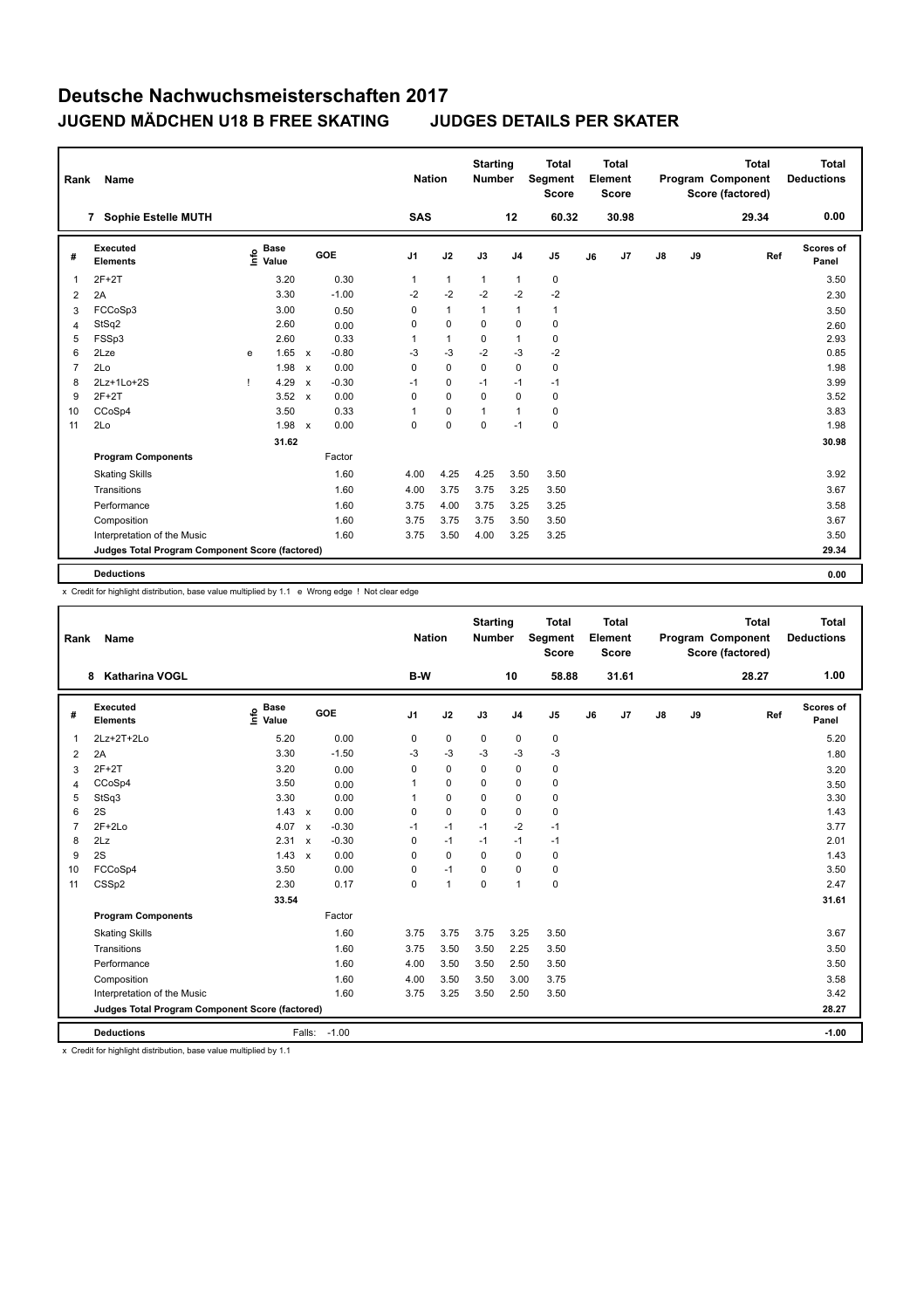| Rank           | <b>Name</b>                                     |                              |                           |         |                | <b>Nation</b> |              | <b>Starting</b><br><b>Number</b> |                | <b>Total</b><br>Segment<br><b>Score</b> |    | Total<br>Element<br><b>Score</b> |               |    | <b>Total</b><br>Program Component<br>Score (factored) | Total<br><b>Deductions</b> |
|----------------|-------------------------------------------------|------------------------------|---------------------------|---------|----------------|---------------|--------------|----------------------------------|----------------|-----------------------------------------|----|----------------------------------|---------------|----|-------------------------------------------------------|----------------------------|
|                | <b>Anne-Sophie SCHLEGEL</b><br>9                |                              |                           |         |                | <b>BAY</b>    |              |                                  | 16             | 57.53                                   |    | 27.06                            |               |    | 31.47                                                 | 1.00                       |
| #              | Executed<br><b>Elements</b>                     | <b>Base</b><br>١nf٥<br>Value |                           | GOE     | J <sub>1</sub> |               | J2           | J3                               | J <sub>4</sub> | J <sub>5</sub>                          | J6 | J7                               | $\mathsf{J}8$ | J9 | Ref                                                   | <b>Scores of</b><br>Panel  |
| 1              | $2F+2T$                                         | 3.20                         |                           | $-0.10$ | 0              |               | $\pmb{0}$    | $\mathbf 0$                      | $-1$           | $-1$                                    |    |                                  |               |    |                                                       | 3.10                       |
| 2              | $2Lz+2T$                                        | 3.40                         |                           | 0.00    | 0              |               | $\mathbf 0$  | $\Omega$                         | $\mathbf 0$    | $-1$                                    |    |                                  |               |    |                                                       | 3.40                       |
| 3              | 1A                                              | 1.10                         |                           | 0.00    | 0              |               | 0            | $\Omega$                         | $\mathbf 0$    | 0                                       |    |                                  |               |    |                                                       | 1.10                       |
| 4              | 2S+1Lo+2Lo                                      | 3.60                         |                           | 0.00    | 0              |               | $\mathbf 0$  | 0                                | 0              | 0                                       |    |                                  |               |    |                                                       | 3.60                       |
| 5              | FCCoSp4                                         | 3.50                         |                           | 0.50    | 0              |               | $\mathbf{1}$ | 1                                | $\overline{1}$ | $\mathbf{1}$                            |    |                                  |               |    |                                                       | 4.00                       |
| 6              | CCoSp4                                          | 3.50                         |                           | 0.50    | 1              |               | $\mathbf{1}$ | 1                                | $\mathbf{1}$   | $\mathbf{1}$                            |    |                                  |               |    |                                                       | 4.00                       |
| $\overline{7}$ | 2S<<                                            | 0.44<br><<                   | $\mathsf{x}$              | $-0.30$ | -3             |               | $-3$         | $-3$                             | $-3$           | $-3$                                    |    |                                  |               |    |                                                       | 0.14                       |
| 8              | 1Lz                                             | 0.66                         | $\mathsf{x}$              | 0.00    | 0              |               | 0            | 0                                | $\mathbf 0$    | 0                                       |    |                                  |               |    |                                                       | 0.66                       |
| 9              | 2F                                              | 2.09                         | $\boldsymbol{\mathsf{x}}$ | $-0.90$ | $-3$           |               | $-3$         | -3                               | -3             | -3                                      |    |                                  |               |    |                                                       | 1.19                       |
| 10             | StSq3                                           | 3.30                         |                           | 0.00    | $\overline{1}$ |               | 0            | $\mathbf 0$                      | $\mathbf 0$    | $\pmb{0}$                               |    |                                  |               |    |                                                       | 3.30                       |
| 11             | LSp3                                            | 2.40                         |                           | 0.17    | 0              |               | $\mathbf 0$  | 0                                | $\overline{1}$ | $\mathbf{1}$                            |    |                                  |               |    |                                                       | 2.57                       |
|                |                                                 | 27.19                        |                           |         |                |               |              |                                  |                |                                         |    |                                  |               |    |                                                       | 27.06                      |
|                | <b>Program Components</b>                       |                              |                           | Factor  |                |               |              |                                  |                |                                         |    |                                  |               |    |                                                       |                            |
|                | <b>Skating Skills</b>                           |                              |                           | 1.60    | 4.00           |               | 4.50         | 4.25                             | 3.75           | 3.75                                    |    |                                  |               |    |                                                       | 4.00                       |
|                | Transitions                                     |                              |                           | 1.60    | 3.75           |               | 4.25         | 4.25                             | 3.50           | 3.50                                    |    |                                  |               |    |                                                       | 3.83                       |
|                | Performance                                     |                              |                           | 1.60    | 4.00           |               | 4.50         | 4.00                             | 3.75           | 3.75                                    |    |                                  |               |    |                                                       | 3.92                       |
|                | Composition                                     |                              |                           | 1.60    | 3.75           |               | 4.50         | 4.25                             | 4.00           | 3.50                                    |    |                                  |               |    |                                                       | 4.00                       |
|                | Interpretation of the Music                     |                              |                           | 1.60    | 3.75           |               | 4.25         | 4.25                             | 3.75           | 3.50                                    |    |                                  |               |    |                                                       | 3.92                       |
|                | Judges Total Program Component Score (factored) |                              |                           |         |                |               |              |                                  |                |                                         |    |                                  |               |    |                                                       | 31.47                      |
|                | <b>Deductions</b>                               |                              | Falls:                    | $-1.00$ |                |               |              |                                  |                |                                         |    |                                  |               |    |                                                       | $-1.00$                    |

<< Downgraded jump x Credit for highlight distribution, base value multiplied by 1.1

| Rank           | Name                                            |                              |                      |                | <b>Nation</b>  | <b>Starting</b><br>Number |                | <b>Total</b><br>Segment<br><b>Score</b> |    | <b>Total</b><br>Element<br><b>Score</b> |               |    | <b>Total</b><br>Program Component<br>Score (factored) | <b>Total</b><br><b>Deductions</b> |
|----------------|-------------------------------------------------|------------------------------|----------------------|----------------|----------------|---------------------------|----------------|-----------------------------------------|----|-----------------------------------------|---------------|----|-------------------------------------------------------|-----------------------------------|
| 10             | <b>Antonia MOARCAS</b>                          |                              |                      | <b>BAY</b>     |                |                           | 8              | 56.51                                   |    | 28.91                                   |               |    | 27.60                                                 | 0.00                              |
| #              | <b>Executed</b><br><b>Elements</b>              | <b>Base</b><br>١nf٥<br>Value | GOE                  | J <sub>1</sub> | J2             | J3                        | J <sub>4</sub> | J <sub>5</sub>                          | J6 | J7                                      | $\mathsf{J}8$ | J9 | Ref                                                   | Scores of<br>Panel                |
| 1              | 2A                                              | 3.30                         | $-1.00$              | $-2$           | $-2$           | $-1$                      | $-2$           | $-2$                                    |    |                                         |               |    |                                                       | 2.30                              |
| 2              | $2Lz+2T$                                        | 3.40                         | 0.00                 | 0              | $\mathbf 0$    | 0                         | $-1$           | $\mathbf 0$                             |    |                                         |               |    |                                                       | 3.40                              |
| 3              | 1F                                              | 0.50                         | $-0.03$              | 0              | $\mathbf 0$    | $\Omega$                  | $-1$           | $-1$                                    |    |                                         |               |    |                                                       | 0.47                              |
| 4              | CCoSp4                                          | 3.50                         | 0.33                 | $-1$           | $\overline{1}$ | $\overline{1}$            | $\mathbf 0$    | $\mathbf{1}$                            |    |                                         |               |    |                                                       | 3.83                              |
| 5              | 1Lz                                             | 0.60                         | 0.00                 | $\Omega$       | $\mathbf 0$    | $\Omega$                  | $-2$           | $\mathbf 0$                             |    |                                         |               |    |                                                       | 0.60                              |
| 6              | FCCSp3                                          | 2.80                         | 0.00                 | 0              | $\Omega$       | $\Omega$                  | $\Omega$       | $\mathbf 0$                             |    |                                         |               |    |                                                       | 2.80                              |
| $\overline{7}$ | $2S+2T+2Lo$                                     | 4.84                         | 0.00<br>$\mathbf{x}$ | 0              | $\Omega$       | $\Omega$                  | $\mathbf 0$    | 0                                       |    |                                         |               |    |                                                       | 4.84                              |
| 8              | 2F                                              | 2.09                         | 0.00<br>$\mathsf{x}$ | 0              | $\mathbf 0$    | $\Omega$                  | $\mathbf 0$    | $\mathbf 0$                             |    |                                         |               |    |                                                       | 2.09                              |
| 9              | StSq2                                           | 2.60                         | 0.00                 | 0              | $\Omega$       | $\Omega$                  | $\Omega$       | $\mathbf 0$                             |    |                                         |               |    |                                                       | 2.60                              |
| 10             | $2S+2Lo$                                        | $3.41 \times$                | 0.00                 | 0              | $\Omega$       | $\Omega$                  | $\Omega$       | $\mathbf 0$                             |    |                                         |               |    |                                                       | 3.41                              |
| 11             | LSp3                                            | 2.40                         | 0.17                 | 0              | $\pmb{0}$      | $\mathbf 0$               | $\mathbf{1}$   | $\mathbf{1}$                            |    |                                         |               |    |                                                       | 2.57                              |
|                |                                                 | 29.44                        |                      |                |                |                           |                |                                         |    |                                         |               |    |                                                       | 28.91                             |
|                | <b>Program Components</b>                       |                              | Factor               |                |                |                           |                |                                         |    |                                         |               |    |                                                       |                                   |
|                | <b>Skating Skills</b>                           |                              | 1.60                 | 4.00           | 3.75           | 3.75                      | 3.50           | 3.50                                    |    |                                         |               |    |                                                       | 3.67                              |
|                | Transitions                                     |                              | 1.60                 | 3.50           | 3.50           | 3.50                      | 3.25           | 3.25                                    |    |                                         |               |    |                                                       | 3.42                              |
|                | Performance                                     |                              | 1.60                 | 3.75           | 3.50           | 3.25                      | 3.00           | 3.25                                    |    |                                         |               |    |                                                       | 3.33                              |
|                | Composition                                     |                              | 1.60                 | 3.50           | 3.50           | 3.50                      | 3.50           | 3.00                                    |    |                                         |               |    |                                                       | 3.50                              |
|                | Interpretation of the Music                     |                              | 1.60                 | 3.50           | 3.50           | 3.50                      | 3.00           | 3.00                                    |    |                                         |               |    |                                                       | 3.33                              |
|                | Judges Total Program Component Score (factored) |                              |                      |                |                |                           |                |                                         |    |                                         |               |    |                                                       | 27.60                             |
|                | <b>Deductions</b>                               |                              |                      |                |                |                           |                |                                         |    |                                         |               |    |                                                       | 0.00                              |

x Credit for highlight distribution, base value multiplied by 1.1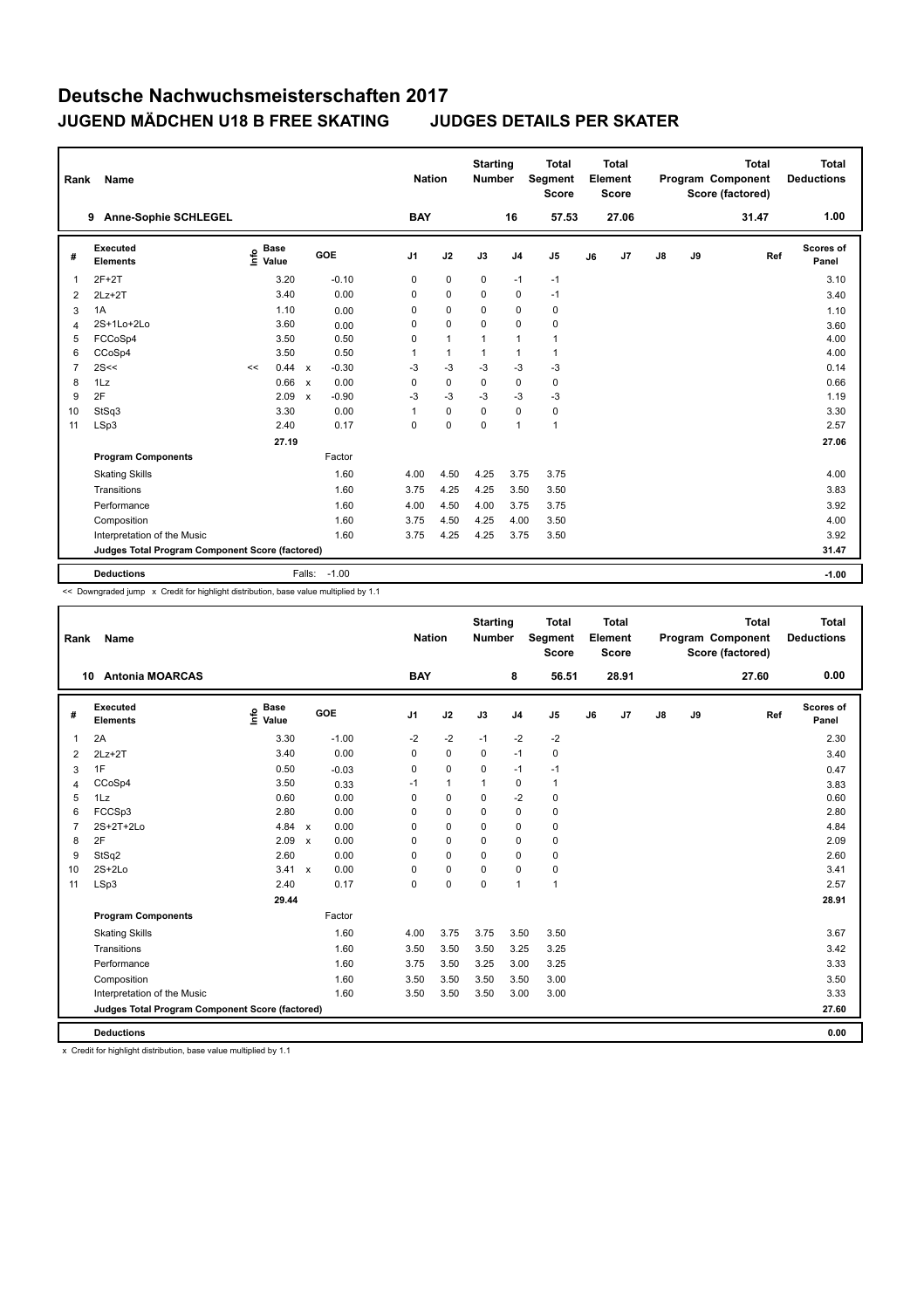| Rank           | Name                                            |                              |                           |         | <b>Nation</b>  |              | <b>Starting</b><br><b>Number</b> |                | <b>Total</b><br>Segment<br><b>Score</b> |    | <b>Total</b><br>Element<br><b>Score</b> |               |    | <b>Total</b><br>Program Component<br>Score (factored) | <b>Total</b><br><b>Deductions</b> |
|----------------|-------------------------------------------------|------------------------------|---------------------------|---------|----------------|--------------|----------------------------------|----------------|-----------------------------------------|----|-----------------------------------------|---------------|----|-------------------------------------------------------|-----------------------------------|
|                | <b>Nadine SEIDL</b><br>11                       |                              |                           |         | <b>BAY</b>     |              |                                  | 14             | 55.30                                   |    | 27.42                                   |               |    | 27.88                                                 | 0.00                              |
| #              | <b>Executed</b><br><b>Elements</b>              | <b>Base</b><br>١nfo<br>Value | GOE                       |         | J <sub>1</sub> | J2           | J3                               | J <sub>4</sub> | J <sub>5</sub>                          | J6 | J7                                      | $\mathsf{J}8$ | J9 | Ref                                                   | Scores of<br>Panel                |
| $\overline{1}$ | 2Lz+1Lo                                         | 2.60                         |                           | $-0.60$ | $-2$           | $-1$         | $-2$                             | $-2$           | $-2$                                    |    |                                         |               |    |                                                       | 2.00                              |
| $\overline{2}$ | 1A                                              | 1.10                         |                           | 0.00    | 0              | $\mathbf 0$  | 0                                | 0              | 0                                       |    |                                         |               |    |                                                       | 1.10                              |
| 3              | 2S                                              | 1.30                         |                           | 0.00    | 0              | $\mathbf 0$  | 0                                | 0              | $\pmb{0}$                               |    |                                         |               |    |                                                       | 1.30                              |
| $\overline{4}$ | 2T                                              | 1.30                         |                           | 0.00    | 0              | $\mathbf 0$  | 0                                | 0              | $\pmb{0}$                               |    |                                         |               |    |                                                       | 1.30                              |
| 5              | CCoSp4                                          | 3.50                         |                           | 0.17    | 0              | $\mathbf{1}$ | $\Omega$                         | $\mathbf 0$    | $\mathbf{1}$                            |    |                                         |               |    |                                                       | 3.67                              |
| 6              | $2F+2Lo$                                        | 3.70                         |                           | $-0.60$ | 0              | $-2$         | $-2$                             | $-2$           | $-2$                                    |    |                                         |               |    |                                                       | 3.10                              |
| $\overline{7}$ | 2F+1Lo+2S                                       | 4.07                         | $\mathsf{x}$              | 0.00    | $\mathbf{1}$   | $\mathbf 0$  | $\Omega$                         | $\mathbf 0$    | $-1$                                    |    |                                         |               |    |                                                       | 4.07                              |
| 8              | FCCoSp4                                         | 3.50                         |                           | 0.00    | 0              | $\mathbf 0$  | $\mathbf{1}$                     | 0              | 0                                       |    |                                         |               |    |                                                       | 3.50                              |
| 9              | StSq2                                           | 2.60                         |                           | 0.00    | 0              | $\mathbf 0$  | 0                                | 0              | $\mathbf 0$                             |    |                                         |               |    |                                                       | 2.60                              |
| 10             | 2Lz                                             | 2.31                         | $\boldsymbol{\mathsf{x}}$ | $-0.10$ | 0              | $\mathbf 0$  | $\Omega$                         | $-1$           | $-1$                                    |    |                                         |               |    |                                                       | 2.21                              |
| 11             | LSp3                                            | 2.40                         |                           | 0.17    | 0              | 1            | $\mathbf{1}$                     | $\mathbf 0$    | $\mathbf 0$                             |    |                                         |               |    |                                                       | 2.57                              |
|                |                                                 | 28.38                        |                           |         |                |              |                                  |                |                                         |    |                                         |               |    |                                                       | 27.42                             |
|                | <b>Program Components</b>                       |                              |                           | Factor  |                |              |                                  |                |                                         |    |                                         |               |    |                                                       |                                   |
|                | <b>Skating Skills</b>                           |                              |                           | 1.60    | 3.75           | 4.00         | 3.75                             | 2.75           | 3.50                                    |    |                                         |               |    |                                                       | 3.67                              |
|                | Transitions                                     |                              |                           | 1.60    | 3.50           | 3.50         | 3.50                             | 2.75           | 3.25                                    |    |                                         |               |    |                                                       | 3.42                              |
|                | Performance                                     |                              |                           | 1.60    | 3.75           | 3.75         | 3.75                             | 2.75           | 3.00                                    |    |                                         |               |    |                                                       | 3.50                              |
|                | Composition                                     |                              |                           | 1.60    | 3.50           | 3.50         | 3.50                             | 3.00           | 3.25                                    |    |                                         |               |    |                                                       | 3.42                              |
|                | Interpretation of the Music                     |                              |                           | 1.60    | 3.50           | 3.50         | 3.50                             | 2.75           | 3.25                                    |    |                                         |               |    |                                                       | 3.42                              |
|                | Judges Total Program Component Score (factored) |                              |                           |         |                |              |                                  |                |                                         |    |                                         |               |    |                                                       | 27.88                             |
|                | <b>Deductions</b>                               |                              |                           |         |                |              |                                  |                |                                         |    |                                         |               |    |                                                       | 0.00                              |

x Credit for highlight distribution, base value multiplied by 1.1 ! Not clear edge

| Rank           | Name                                            |         |                      |                           |         | <b>Nation</b> |              | <b>Starting</b><br><b>Number</b> |                | <b>Total</b><br>Segment<br><b>Score</b> |    | <b>Total</b><br>Element<br><b>Score</b> |    |    | <b>Total</b><br>Program Component<br>Score (factored) | <b>Total</b><br><b>Deductions</b> |
|----------------|-------------------------------------------------|---------|----------------------|---------------------------|---------|---------------|--------------|----------------------------------|----------------|-----------------------------------------|----|-----------------------------------------|----|----|-------------------------------------------------------|-----------------------------------|
|                | <b>Lena GALLE</b><br>12 <sup>12</sup>           |         |                      |                           |         | <b>NRW</b>    |              |                                  | $\overline{7}$ | 54.13                                   |    | 25.47                                   |    |    | 28.66                                                 | 0.00                              |
| #              | Executed<br><b>Elements</b>                     | ١nf٥    | <b>Base</b><br>Value |                           | GOE     | J1            | J2           | J3                               | J <sub>4</sub> | J <sub>5</sub>                          | J6 | J7                                      | J8 | J9 | Ref                                                   | <b>Scores of</b><br>Panel         |
| 1              | 2F+1Lo+2S                                       |         | 3.70                 |                           | 0.10    | $\mathbf{1}$  | $\mathbf 0$  | 0                                | $\mathbf 0$    | $\mathbf{1}$                            |    |                                         |    |    |                                                       | 3.80                              |
| 2              | 1A                                              |         | 1.10                 |                           | 0.00    | $\Omega$      | $\mathbf 0$  | $\Omega$                         | $\mathbf 0$    | 0                                       |    |                                         |    |    |                                                       | 1.10                              |
| 3              | 2Lz                                             |         | 2.10                 |                           | $-0.30$ | $-1$          | $-1$         | $-1$                             | $-1$           | 0                                       |    |                                         |    |    |                                                       | 1.80                              |
| $\overline{4}$ | FSSp3                                           |         | 2.60                 |                           | 0.33    | $\mathbf{1}$  | $\mathbf{1}$ | 0                                | $\mathbf 0$    | $\mathbf{1}$                            |    |                                         |    |    |                                                       | 2.93                              |
| 5              | StSq3                                           |         | 3.30                 |                           | 0.00    | 0             | $\pmb{0}$    | $\mathbf 0$                      | 0              | $\mathbf{1}$                            |    |                                         |    |    |                                                       | 3.30                              |
| 6              | $2S+2Lo<$                                       | $\prec$ | 2.86                 | $\mathsf{x}$              | $-0.60$ | $-2$          | $-2$         | $-2$                             | $-2$           | $-2$                                    |    |                                         |    |    |                                                       | 2.26                              |
| $\overline{7}$ | 2Lz                                             |         | 2.31                 | $\boldsymbol{\mathsf{x}}$ | 0.00    | 0             | $\mathbf 0$  | $\mathbf 0$                      | $-1$           | 0                                       |    |                                         |    |    |                                                       | 2.31                              |
| 8              | 2F                                              |         | 2.09                 | $\mathsf{x}$              | 0.00    | $\Omega$      | $\Omega$     | $\Omega$                         | $\mathbf 0$    | $\mathbf{1}$                            |    |                                         |    |    |                                                       | 2.09                              |
| 9              | 2Lo                                             |         | 1.98                 | $\mathsf{x}$              | 0.00    | $\Omega$      | $\mathbf 0$  | $\mathbf 0$                      | $\mathbf 0$    | $\mathbf 0$                             |    |                                         |    |    |                                                       | 1.98                              |
| 10             | CCoSp1                                          |         | 2.00                 |                           | $-0.10$ | 0             | $-1$         | 0                                | $-1$           | 0                                       |    |                                         |    |    |                                                       | 1.90                              |
| 11             | LSp1                                            |         | 1.50                 |                           | 0.50    | $\mathbf{1}$  | $\mathbf{1}$ | 1                                | $\mathbf{1}$   | $\mathbf{1}$                            |    |                                         |    |    |                                                       | 2.00                              |
|                |                                                 |         | 25.54                |                           |         |               |              |                                  |                |                                         |    |                                         |    |    |                                                       | 25.47                             |
|                | <b>Program Components</b>                       |         |                      |                           | Factor  |               |              |                                  |                |                                         |    |                                         |    |    |                                                       |                                   |
|                | <b>Skating Skills</b>                           |         |                      |                           | 1.60    | 4.25          | 3.75         | 3.75                             | 3.75           | 3.50                                    |    |                                         |    |    |                                                       | 3.75                              |
|                | Transitions                                     |         |                      |                           | 1.60    | 3.75          | 3.25         | 3.50                             | 3.25           | 3.50                                    |    |                                         |    |    |                                                       | 3.42                              |
|                | Performance                                     |         |                      |                           | 1.60    | 4.00          | 3.50         | 3.50                             | 3.50           | 3.75                                    |    |                                         |    |    |                                                       | 3.58                              |
|                | Composition                                     |         |                      |                           | 1.60    | 3.75          | 3.50         | 3.50                             | 3.75           | 3.50                                    |    |                                         |    |    |                                                       | 3.58                              |
|                | Interpretation of the Music                     |         |                      |                           | 1.60    | 3.75          | 3.50         | 3.50                             | 3.25           | 3.75                                    |    |                                         |    |    |                                                       | 3.58                              |
|                | Judges Total Program Component Score (factored) |         |                      |                           |         |               |              |                                  |                |                                         |    |                                         |    |    |                                                       | 28.66                             |
|                | <b>Deductions</b>                               |         |                      |                           |         |               |              |                                  |                |                                         |    |                                         |    |    |                                                       | 0.00                              |

< Under-rotated jump x Credit for highlight distribution, base value multiplied by 1.1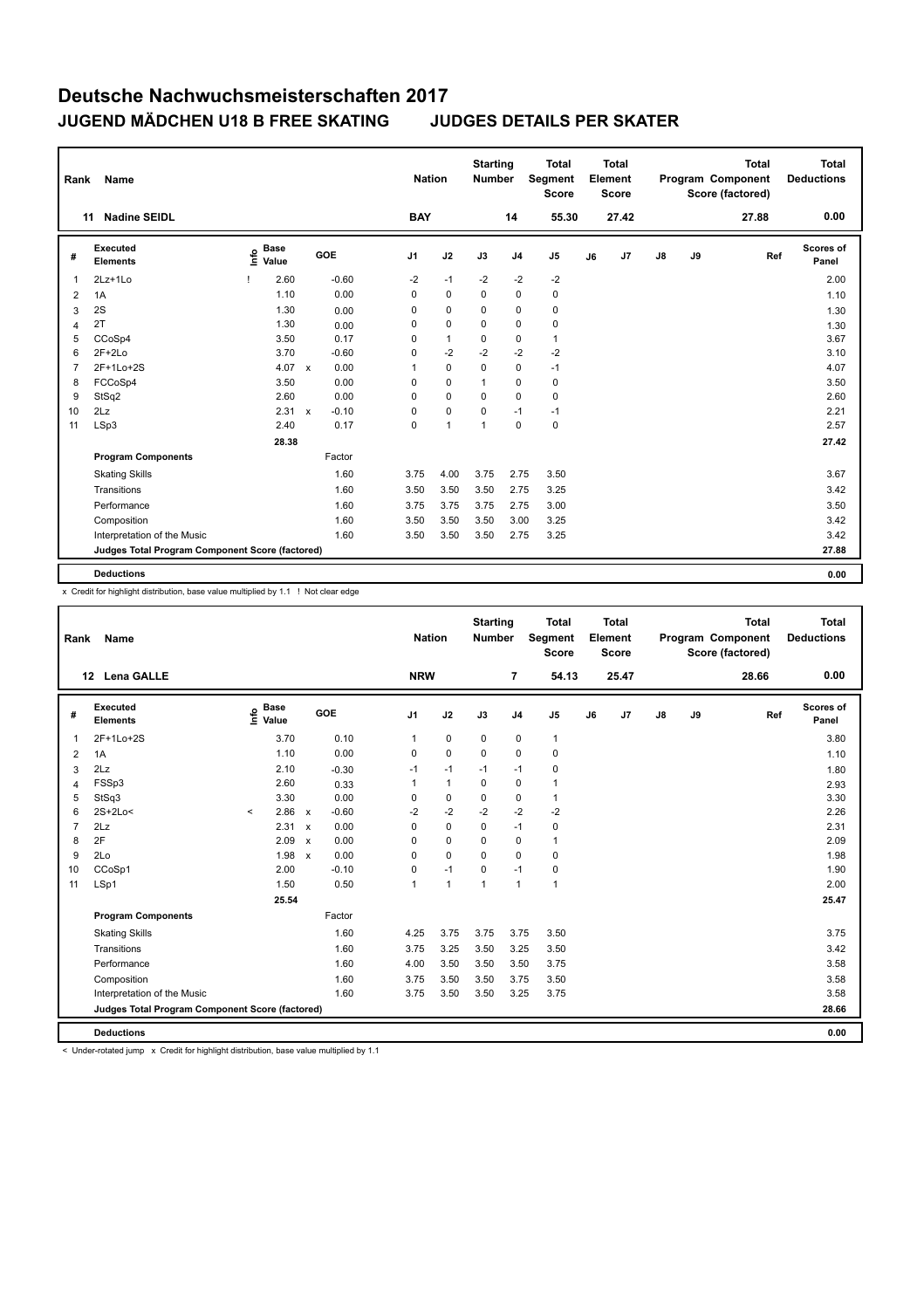| Rank           | <b>Name</b>                                     |                              |                           |         |                | <b>Nation</b> |             | <b>Starting</b><br><b>Number</b> |                | <b>Total</b><br>Segment<br><b>Score</b> |    | Total<br>Element<br><b>Score</b> |               |    | <b>Total</b><br>Program Component<br>Score (factored) | <b>Total</b><br><b>Deductions</b> |
|----------------|-------------------------------------------------|------------------------------|---------------------------|---------|----------------|---------------|-------------|----------------------------------|----------------|-----------------------------------------|----|----------------------------------|---------------|----|-------------------------------------------------------|-----------------------------------|
|                | Hannah SPÄT<br>13                               |                              |                           |         |                | <b>BER</b>    |             |                                  | 9              | 52.40                                   |    | 25.60                            |               |    | 26.80                                                 | 0.00                              |
| #              | Executed<br><b>Elements</b>                     | <b>Base</b><br>lnfo<br>Value |                           | GOE     | J <sub>1</sub> |               | J2          | J3                               | J <sub>4</sub> | J <sub>5</sub>                          | J6 | J7                               | $\mathsf{J}8$ | J9 | Ref                                                   | <b>Scores of</b><br>Panel         |
| $\overline{1}$ | 2Lz                                             | 2.10                         |                           | 0.20    | 0              |               | $\mathbf 0$ | $\mathbf{1}$                     | $\overline{1}$ | $\mathbf{1}$                            |    |                                  |               |    |                                                       | 2.30                              |
| 2              | $2F+2T$                                         | 3.20                         |                           | $-0.60$ | $-2$           |               | $-2$        | $-1$                             | $-2$           | $-2$                                    |    |                                  |               |    |                                                       | 2.60                              |
| 3              | 2S                                              | 1.30                         |                           | 0.00    | 0              |               | $\mathbf 0$ | $\Omega$                         | 0              | $\mathbf{1}$                            |    |                                  |               |    |                                                       | 1.30                              |
| $\overline{4}$ | $2Lo+1Lo$                                       | 2.30                         |                           | $-0.20$ | 0              |               | $-1$        | $-1$                             | 0              | $-1$                                    |    |                                  |               |    |                                                       | 2.10                              |
| 5              | CCoSp3                                          | 3.00                         |                           | 0.17    | 0              |               | $\mathbf 0$ | $\overline{1}$                   | $\Omega$       | $\mathbf{1}$                            |    |                                  |               |    |                                                       | 3.17                              |
| 6              | 2F+1Lo+2S                                       | 4.07                         | $\mathsf{x}$              | $-0.30$ | $-1$           |               | $-2$        | $-1$                             | $-1$           | $-1$                                    |    |                                  |               |    |                                                       | 3.77                              |
| $\overline{7}$ | 2Lo                                             | 1.98                         | $\boldsymbol{\mathsf{x}}$ | 0.00    | 0              |               | $\mathbf 0$ | $\mathbf 0$                      | $\mathbf 0$    | 0                                       |    |                                  |               |    |                                                       | 1.98                              |
| 8              | FCCoSp2                                         | 2.50                         |                           | $-0.20$ | 0              |               | $-1$        | $\Omega$                         | $-1$           | $-1$                                    |    |                                  |               |    |                                                       | 2.30                              |
| 9              | StSq2                                           | 2.60                         |                           | 0.00    | 0              |               | $-1$        | $\Omega$                         | $\mathbf 0$    | $\mathbf 0$                             |    |                                  |               |    |                                                       | 2.60                              |
| 10             | 1A                                              | 1.21                         | $\mathbf{x}$              | 0.00    | $\Omega$       |               | $\mathbf 0$ | $\Omega$                         | $\mathbf 0$    | $\pmb{0}$                               |    |                                  |               |    |                                                       | 1.21                              |
| 11             | SSp3                                            | 2.10                         |                           | 0.17    | 0              |               | $\mathbf 0$ | 0                                | $\overline{1}$ | $\overline{1}$                          |    |                                  |               |    |                                                       | 2.27                              |
|                |                                                 | 26.36                        |                           |         |                |               |             |                                  |                |                                         |    |                                  |               |    |                                                       | 25.60                             |
|                | <b>Program Components</b>                       |                              |                           | Factor  |                |               |             |                                  |                |                                         |    |                                  |               |    |                                                       |                                   |
|                | <b>Skating Skills</b>                           |                              |                           | 1.60    | 3.75           |               | 3.50        | 3.50                             | 3.50           | 3.25                                    |    |                                  |               |    |                                                       | 3.50                              |
|                | Transitions                                     |                              |                           | 1.60    | 4.00           |               | 3.00        | 3.00                             | 3.25           | 3.00                                    |    |                                  |               |    |                                                       | 3.08                              |
|                | Performance                                     |                              |                           | 1.60    | 4.00           |               | 3.00        | 3.25                             | 3.75           | 3.25                                    |    |                                  |               |    |                                                       | 3.42                              |
|                | Composition                                     |                              |                           | 1.60    | 3.75           |               | 3.25        | 3.25                             | 3.75           | 3.25                                    |    |                                  |               |    |                                                       | 3.42                              |
|                | Interpretation of the Music                     |                              |                           | 1.60    |                | 3.75          | 3.00        | 3.25                             | 3.50           | 3.25                                    |    |                                  |               |    |                                                       | 3.33                              |
|                | Judges Total Program Component Score (factored) |                              |                           |         |                |               |             |                                  |                |                                         |    |                                  |               |    |                                                       | 26.80                             |
|                | <b>Deductions</b>                               |                              |                           |         |                |               |             |                                  |                |                                         |    |                                  |               |    |                                                       | 0.00                              |

x Credit for highlight distribution, base value multiplied by 1.1

| Rank           | Name                                            |         |                      |              |         |                | <b>Nation</b> | <b>Starting</b><br><b>Number</b> |                | <b>Total</b><br>Segment<br>Score |    | <b>Total</b><br>Element<br><b>Score</b> |               |    | <b>Total</b><br>Program Component<br>Score (factored) | <b>Total</b><br><b>Deductions</b> |
|----------------|-------------------------------------------------|---------|----------------------|--------------|---------|----------------|---------------|----------------------------------|----------------|----------------------------------|----|-----------------------------------------|---------------|----|-------------------------------------------------------|-----------------------------------|
|                | 14 Susanne VOGL                                 |         |                      |              |         | <b>BAY</b>     |               |                                  | 4              | 51.50                            |    | 24.70                                   |               |    | 26.80                                                 | 0.00                              |
| #              | Executed<br><b>Elements</b>                     | ١nf٥    | <b>Base</b><br>Value |              | GOE     | J <sub>1</sub> | J2            | J3                               | J <sub>4</sub> | J <sub>5</sub>                   | J6 | J7                                      | $\mathsf{J}8$ | J9 | Ref                                                   | <b>Scores of</b><br>Panel         |
| 1              | $2Lz+2Lo<$                                      | $\prec$ | 3.40                 |              | $-0.60$ | $-2$           | $-2$          | $-1$                             | $-2$           | $-2$                             |    |                                         |               |    |                                                       | 2.80                              |
| 2              | $2F+2T$                                         |         | 3.20                 |              | $-0.30$ | $-1$           | $-1$          | $-1$                             | $-2$           | $-1$                             |    |                                         |               |    |                                                       | 2.90                              |
| 3              | FSSp2                                           |         | 2.30                 |              | 0.33    | 1              | $\mathbf{1}$  | $\mathbf 0$                      | $\mathbf{1}$   | 0                                |    |                                         |               |    |                                                       | 2.63                              |
| 4              | 2S                                              |         | 1.30                 |              | 0.00    | 0              | $\mathbf 0$   | $\Omega$                         | $\mathbf{1}$   | 0                                |    |                                         |               |    |                                                       | 1.30                              |
| 5              | StSq2                                           |         | 2.60                 |              | 0.00    | 0              | $\mathbf 0$   | $\mathbf 0$                      | $\mathbf 0$    | 0                                |    |                                         |               |    |                                                       | 2.60                              |
| 6              | 2Lz                                             |         | 2.31 x               |              | $-0.40$ | $-2$           | $-1$          | $-1$                             | $-2$           | $-1$                             |    |                                         |               |    |                                                       | 1.91                              |
| $\overline{7}$ | $2F+2T$                                         |         | 3.52                 | $\mathsf{x}$ | $-0.60$ | $-2$           | $-2$          | $-2$                             | $-2$           | $-2$                             |    |                                         |               |    |                                                       | 2.92                              |
| 8              | FCCoSp3                                         |         | 3.00                 |              | $-0.30$ | $-1$           | $-1$          | $\mathbf 0$                      | $-1$           | $-1$                             |    |                                         |               |    |                                                       | 2.70                              |
| 9              | 1A                                              |         | 1.21 x               |              | 0.00    | 0              | $\mathbf 0$   | $\mathbf 0$                      | $\mathbf 0$    | $\mathbf 0$                      |    |                                         |               |    |                                                       | 1.21                              |
| 10             | 2S                                              |         | 1.43                 | $\mathsf{x}$ | 0.00    | 0              | $\mathbf 0$   | $\Omega$                         | $\overline{1}$ | $\mathbf 0$                      |    |                                         |               |    |                                                       | 1.43                              |
| 11             | CCoSp2                                          |         | 2.50                 |              | $-0.20$ | $-1$           | $-1$          | $\mathbf 0$                      | $-1$           | $\mathbf 0$                      |    |                                         |               |    |                                                       | 2.30                              |
|                |                                                 |         | 26.77                |              |         |                |               |                                  |                |                                  |    |                                         |               |    |                                                       | 24.70                             |
|                | <b>Program Components</b>                       |         |                      |              | Factor  |                |               |                                  |                |                                  |    |                                         |               |    |                                                       |                                   |
|                | <b>Skating Skills</b>                           |         |                      |              | 1.60    | 3.50           | 3.50          | 3.50                             | 3.50           | 3.25                             |    |                                         |               |    |                                                       | 3.50                              |
|                | Transitions                                     |         |                      |              | 1.60    | 3.75           | 3.25          | 3.25                             | 3.00           | 3.50                             |    |                                         |               |    |                                                       | 3.33                              |
|                | Performance                                     |         |                      |              | 1.60    | 3.50           | 3.25          | 3.00                             | 3.25           | 3.25                             |    |                                         |               |    |                                                       | 3.25                              |
|                | Composition                                     |         |                      |              | 1.60    | 3.50           | 3.25          | 3.25                             | 3.50           | 3.50                             |    |                                         |               |    |                                                       | 3.42                              |
|                | Interpretation of the Music                     |         |                      |              | 1.60    | 3.50           | 3.25          | 3.25                             | 3.00           | 3.25                             |    |                                         |               |    |                                                       | 3.25                              |
|                | Judges Total Program Component Score (factored) |         |                      |              |         |                |               |                                  |                |                                  |    |                                         |               |    |                                                       | 26.80                             |
|                | <b>Deductions</b>                               |         |                      |              |         |                |               |                                  |                |                                  |    |                                         |               |    |                                                       | 0.00                              |

< Under-rotated jump x Credit for highlight distribution, base value multiplied by 1.1 ! Not clear edge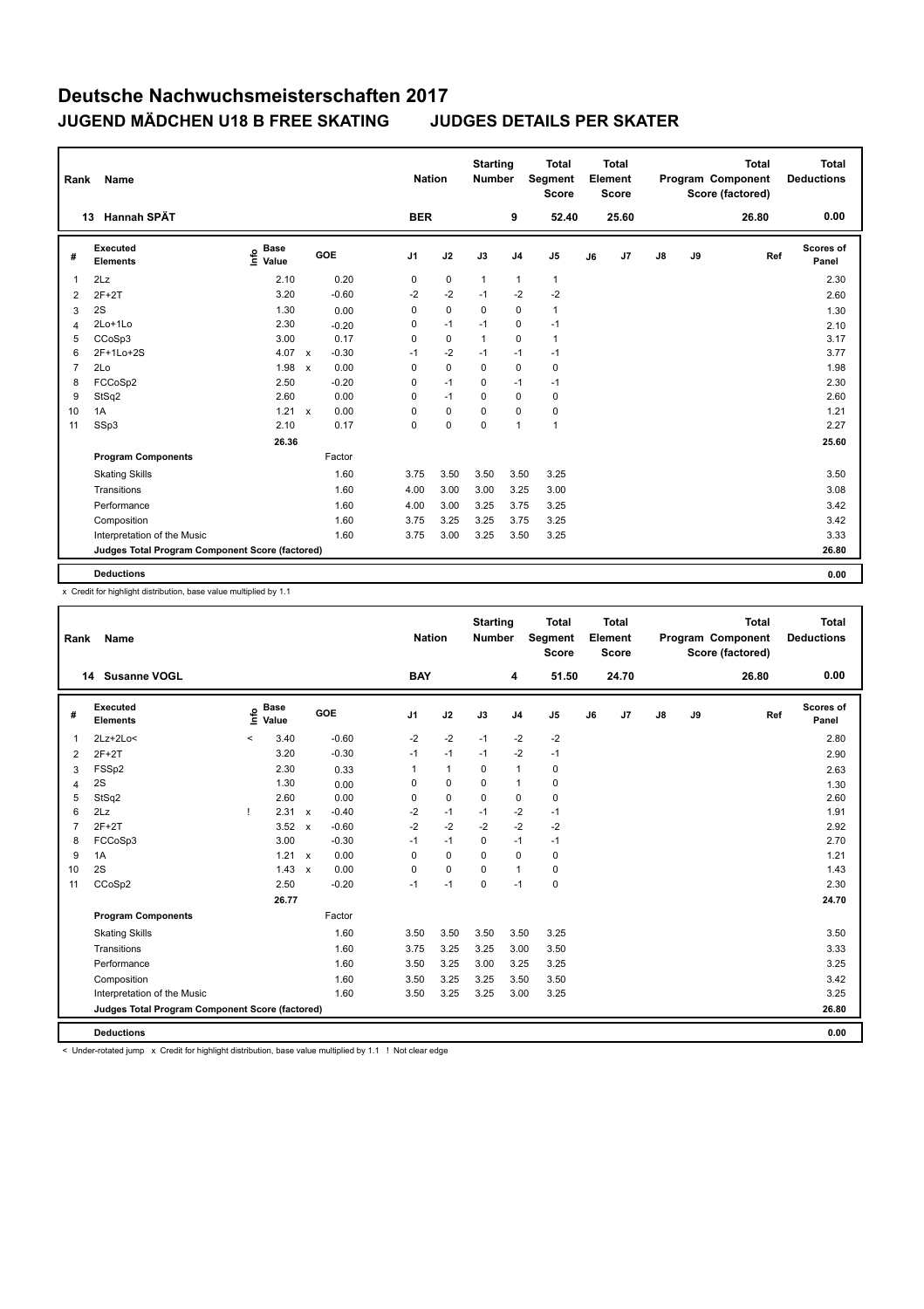| Rank           | <b>Name</b>                                     |                          |                      |              |         |              | <b>Nation</b> |              | <b>Starting</b><br><b>Number</b> |                | <b>Total</b><br>Segment<br><b>Score</b> |    | <b>Total</b><br>Element<br><b>Score</b> |    |    | <b>Total</b><br>Program Component<br>Score (factored) | <b>Total</b><br><b>Deductions</b> |
|----------------|-------------------------------------------------|--------------------------|----------------------|--------------|---------|--------------|---------------|--------------|----------------------------------|----------------|-----------------------------------------|----|-----------------------------------------|----|----|-------------------------------------------------------|-----------------------------------|
|                | <b>Lina-Charlot KLENNER</b><br>15               |                          |                      |              |         | SAS          |               |              |                                  | 11             | 51.02                                   |    | 23.56                                   |    |    | 27.46                                                 | 0.00                              |
| #              | <b>Executed</b><br><b>Elements</b>              | ١nf٥                     | <b>Base</b><br>Value |              | GOE     | J1           |               | J2           | J3                               | J <sub>4</sub> | J5                                      | J6 | J7                                      | J8 | J9 | Ref                                                   | Scores of<br>Panel                |
|                | 2A<                                             | $\overline{\phantom{a}}$ | 2.30                 |              | $-0.83$ | $-1$         |               | $-2$         | $-1$                             | $-2$           | $-2$                                    |    |                                         |    |    |                                                       | 1.47                              |
| 2              | 1S                                              |                          | 0.40                 |              | $-0.17$ | $-2$         |               | $-2$         | $-1$                             | $-2$           | 0                                       |    |                                         |    |    |                                                       | 0.23                              |
| 3              | 2F+1Lo+2F                                       |                          | 4.30                 |              | $-0.10$ | 0            |               | $\mathbf 0$  | $\mathbf 0$                      | $-1$           | $-1$                                    |    |                                         |    |    |                                                       | 4.20                              |
| $\overline{4}$ | FCCoSp3                                         |                          | 3.00                 |              | 0.00    | 0            |               | $\mathbf 0$  | $\Omega$                         | 0              | $\mathbf{1}$                            |    |                                         |    |    |                                                       | 3.00                              |
| 5              | 2A                                              |                          | 3.30                 |              | 0.00    | 0            |               | $-1$         | $\mathbf 0$                      | $\Omega$       | 0                                       |    |                                         |    |    |                                                       | 3.30                              |
| 6              | CCoSp1                                          |                          | 2.00                 |              | 0.00    | $\Omega$     |               | $\mathbf 0$  | $\mathbf 0$                      | $\Omega$       | 0                                       |    |                                         |    |    |                                                       | 2.00                              |
|                | 2Lz                                             |                          | 2.31                 | $\mathsf{x}$ | $-0.50$ | $-1$         |               | $-2$         | $-2$                             | $-1$           | $-2$                                    |    |                                         |    |    |                                                       | 1.81                              |
| 8              | 2Lz<<                                           | Ţ.                       | 0.66                 | $\mathsf{x}$ | $-0.30$ | $-3$         |               | $-3$         | $-3$                             | $-3$           | $-3$                                    |    |                                         |    |    |                                                       | 0.36                              |
| 9              | StSq2                                           |                          | 2.60                 |              | 0.00    | $\mathbf{1}$ |               | $\pmb{0}$    | $\mathbf 0$                      | 0              | 0                                       |    |                                         |    |    |                                                       | 2.60                              |
| 10             | $2S+2T<$                                        | $\prec$                  | $2.42 \times$        |              | $-0.40$ | $-2$         |               | $-2$         | $-2$                             | $-2$           | $-2$                                    |    |                                         |    |    |                                                       | 2.02                              |
| 11             | LSp3                                            |                          | 2.40                 |              | 0.17    | $\mathbf 0$  |               | $\mathbf{1}$ | $\mathbf 0$                      | 0              | $\mathbf{1}$                            |    |                                         |    |    |                                                       | 2.57                              |
|                |                                                 |                          | 25.69                |              |         |              |               |              |                                  |                |                                         |    |                                         |    |    |                                                       | 23.56                             |
|                | <b>Program Components</b>                       |                          |                      |              | Factor  |              |               |              |                                  |                |                                         |    |                                         |    |    |                                                       |                                   |
|                | <b>Skating Skills</b>                           |                          |                      |              | 1.60    | 4.25         |               | 3.75         | 3.75                             | 3.50           | 3.75                                    |    |                                         |    |    |                                                       | 3.75                              |
|                | Transitions                                     |                          |                      |              | 1.60    | 3.75         |               | 3.50         | 3.00                             | 2.50           | 3.50                                    |    |                                         |    |    |                                                       | 3.33                              |
|                | Performance                                     |                          |                      |              | 1.60    | 4.00         |               | 3.25         | 3.25                             | 2.50           | 3.00                                    |    |                                         |    |    |                                                       | 3.17                              |
|                | Composition                                     |                          |                      |              | 1.60    | 4.00         |               | 3.50         | 3.00                             | 3.50           | 3.75                                    |    |                                         |    |    |                                                       | 3.58                              |
|                | Interpretation of the Music                     |                          |                      |              | 1.60    | 3.75         |               | 3.50         | 3.00                             | 2.00           | 3.50                                    |    |                                         |    |    |                                                       | 3.33                              |
|                | Judges Total Program Component Score (factored) |                          |                      |              |         |              |               |              |                                  |                |                                         |    |                                         |    |    |                                                       | 27.46                             |
|                | <b>Deductions</b>                               |                          |                      |              |         |              |               |              |                                  |                |                                         |    |                                         |    |    |                                                       | 0.00                              |

< Under-rotated jump << Downgraded jump x Credit for highlight distribution, base value multiplied by 1.1 ! Not clear edge

| Rank           | Name                                            |    |                      |              |         |                | <b>Nation</b> |             | <b>Starting</b><br><b>Number</b> |                | <b>Total</b><br>Segment<br><b>Score</b> |    | <b>Total</b><br>Element<br><b>Score</b> |               |    | <b>Total</b><br>Program Component<br>Score (factored) | <b>Total</b><br><b>Deductions</b> |
|----------------|-------------------------------------------------|----|----------------------|--------------|---------|----------------|---------------|-------------|----------------------------------|----------------|-----------------------------------------|----|-----------------------------------------|---------------|----|-------------------------------------------------------|-----------------------------------|
|                | <b>Magdalena LESTYAN</b><br>16                  |    |                      |              |         | <b>BAY</b>     |               |             |                                  | 6              | 50.33                                   |    | 26.05                                   |               |    | 24.28                                                 | 0.00                              |
| #              | <b>Executed</b><br><b>Elements</b>              | ١m | <b>Base</b><br>Value |              | GOE     | J <sub>1</sub> |               | J2          | J3                               | J <sub>4</sub> | J <sub>5</sub>                          | J6 | J7                                      | $\mathsf{J}8$ | J9 | Ref                                                   | Scores of<br>Panel                |
| 1              | $2F+2T<<$                                       | << | 2.30                 |              | $-0.60$ | $-2$           |               | $-2$        | $-2$                             | $-2$           | $-3$                                    |    |                                         |               |    |                                                       | 1.70                              |
| 2              | 2S+2Lo+2T<<                                     | << | 3.50                 |              | $-0.60$ | -2             |               | $-2$        | $-2$                             | $-2$           | -3                                      |    |                                         |               |    |                                                       | 2.90                              |
| 3              | 2F                                              |    | 1.90                 |              | 0.00    | 0              |               | $\mathbf 0$ | $\mathbf 0$                      | $\mathbf 0$    | $\pmb{0}$                               |    |                                         |               |    |                                                       | 1.90                              |
| $\overline{4}$ | CCoSp3                                          |    | 3.00                 |              | 0.00    | 0              |               | $\mathbf 0$ | $\mathbf 0$                      | $\mathbf 0$    | $\pmb{0}$                               |    |                                         |               |    |                                                       | 3.00                              |
| 5              | 2Lz                                             |    | 2.10                 |              | 0.00    | 0              |               | $\mathbf 0$ | $\mathbf 0$                      | $\mathbf 0$    | $\pmb{0}$                               |    |                                         |               |    |                                                       | 2.10                              |
| 6              | 1A                                              |    | 1.10                 |              | $-0.07$ | 0              |               | 0           | $\Omega$                         | $-1$           | $-1$                                    |    |                                         |               |    |                                                       | 1.03                              |
| $\overline{7}$ | FCCoSp3V                                        |    | 2.50                 |              | 0.00    | 0              |               | 0           | 0                                | 0              | 0                                       |    |                                         |               |    |                                                       | 2.50                              |
| 8              | StSq3                                           |    | 3.30                 |              | 0.00    | 0              |               | 0           | $\Omega$                         | 0              | 0                                       |    |                                         |               |    |                                                       | 3.30                              |
| 9              | $2S+2Lo$                                        |    | 3.41                 | $\mathsf{x}$ | 0.00    | 0              |               | 0           | 0                                | $\Omega$       | 0                                       |    |                                         |               |    |                                                       | 3.41                              |
| 10             | 2Lz                                             |    | 2.31                 | $\mathbf x$  | 0.00    | 0              |               | 0           | 0                                | 0              | 0                                       |    |                                         |               |    |                                                       | 2.31                              |
| 11             | CSSp1                                           |    | 1.90                 |              | 0.00    | 0              |               | 0           | 0                                | 0              | $\mathbf 0$                             |    |                                         |               |    |                                                       | 1.90                              |
|                |                                                 |    | 27.32                |              |         |                |               |             |                                  |                |                                         |    |                                         |               |    |                                                       | 26.05                             |
|                | <b>Program Components</b>                       |    |                      |              | Factor  |                |               |             |                                  |                |                                         |    |                                         |               |    |                                                       |                                   |
|                | <b>Skating Skills</b>                           |    |                      |              | 1.60    | 3.75           |               | 3.50        | 3.25                             | 2.50           | 2.75                                    |    |                                         |               |    |                                                       | 3.17                              |
|                | Transitions                                     |    |                      |              | 1.60    | 3.50           |               | 3.25        | 3.00                             | 2.00           | 2.50                                    |    |                                         |               |    |                                                       | 2.92                              |
|                | Performance                                     |    |                      |              | 1.60    | 3.75           |               | 3.25        | 3.25                             | 2.00           | 2.50                                    |    |                                         |               |    |                                                       | 3.00                              |
|                | Composition                                     |    |                      |              | 1.60    | 3.50           |               | 3.25        | 3.25                             | 3.00           | 3.00                                    |    |                                         |               |    |                                                       | 3.17                              |
|                | Interpretation of the Music                     |    |                      |              | 1.60    | 3.50           |               | 3.00        | 3.25                             | 1.00           | 2.50                                    |    |                                         |               |    |                                                       | 2.92                              |
|                | Judges Total Program Component Score (factored) |    |                      |              |         |                |               |             |                                  |                |                                         |    |                                         |               |    |                                                       | 24.28                             |
|                | <b>Deductions</b>                               |    |                      |              |         |                |               |             |                                  |                |                                         |    |                                         |               |    |                                                       | 0.00                              |

<< Downgraded jump x Credit for highlight distribution, base value multiplied by 1.1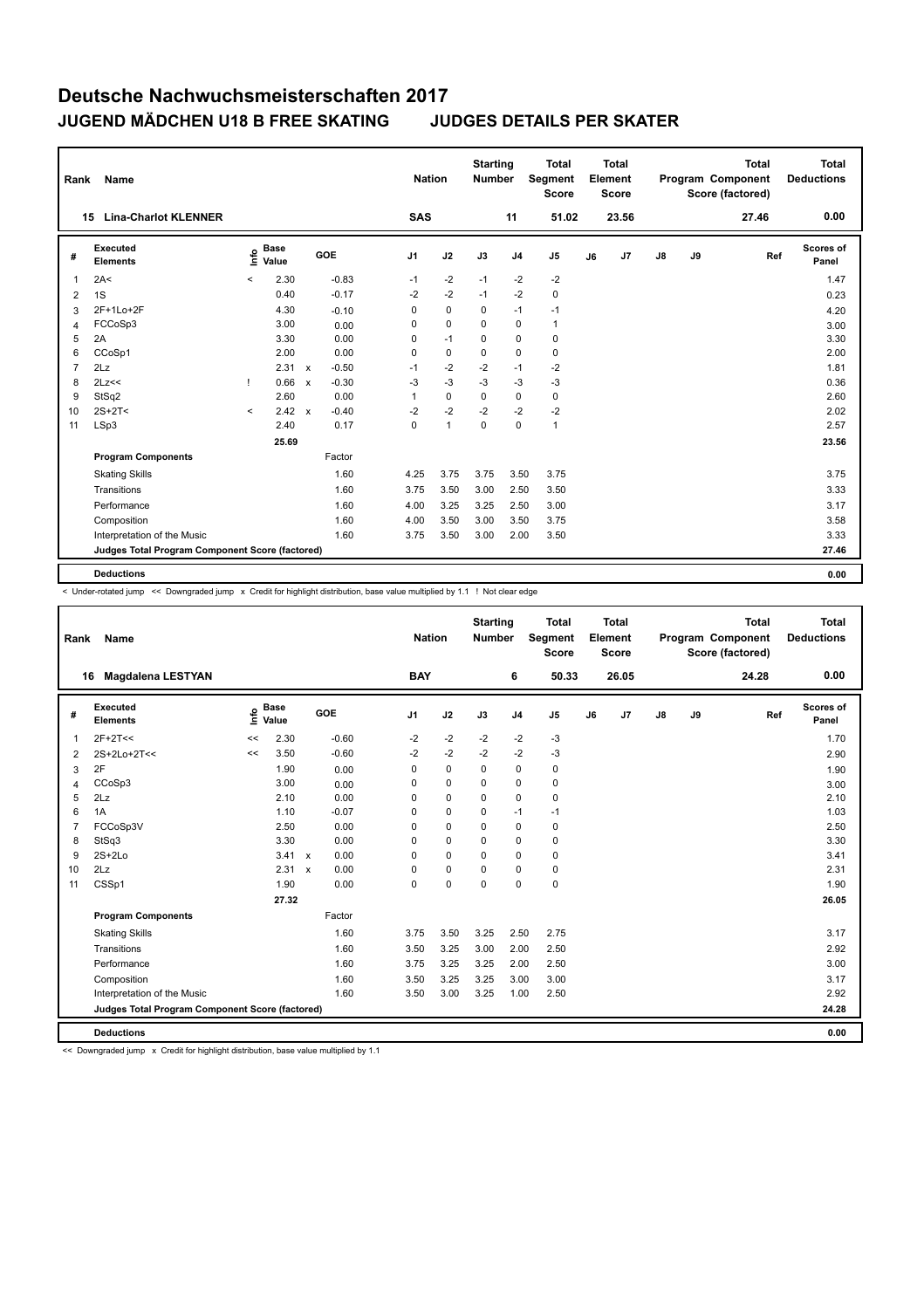| Rank           | Name                                            |                           |                           |         |                | <b>Nation</b> |             | <b>Starting</b><br><b>Number</b> | <b>Total</b><br>Segment<br><b>Score</b> |    | <b>Total</b><br>Element<br><b>Score</b> |    |    | <b>Total</b><br>Program Component<br>Score (factored) | <b>Total</b><br><b>Deductions</b> |
|----------------|-------------------------------------------------|---------------------------|---------------------------|---------|----------------|---------------|-------------|----------------------------------|-----------------------------------------|----|-----------------------------------------|----|----|-------------------------------------------------------|-----------------------------------|
|                | Nikola LOIBL<br>17                              |                           |                           |         | <b>BAY</b>     |               |             | 5                                | 48.85                                   |    | 25.64                                   |    |    | 23.21                                                 | 0.00                              |
| #              | <b>Executed</b><br><b>Elements</b>              | <b>Base</b><br>۴<br>Value |                           | GOE     | J <sub>1</sub> | J2            | J3          | J <sub>4</sub>                   | J <sub>5</sub>                          | J6 | J7                                      | J8 | J9 | Ref                                                   | <b>Scores of</b><br>Panel         |
| 1              | 2F                                              | 1.90                      |                           | $-0.30$ | $-1$           | $-1$          | $-1$        | $-1$                             | $-1$                                    |    |                                         |    |    |                                                       | 1.60                              |
| 2              | 2Lz+2T+2Lo                                      | 5.20                      |                           | $-0.30$ | $-1$           | $-1$          | 0           | $-1$                             | $-1$                                    |    |                                         |    |    |                                                       | 4.90                              |
| 3              | FCSp1                                           | 1.90                      |                           | 0.00    | 0              | $-1$          | 0           | $\mathbf 0$                      | $\mathbf 0$                             |    |                                         |    |    |                                                       | 1.90                              |
| 4              | 1A                                              | 1.10                      |                           | 0.00    | 0              | $\mathbf 0$   | $\mathbf 0$ | $\mathbf 0$                      | $\pmb{0}$                               |    |                                         |    |    |                                                       | 1.10                              |
| 5              | StSq2                                           | 2.60                      |                           | 0.00    | 0              | $\mathbf 0$   | $\Omega$    | $\mathbf 0$                      | $-1$                                    |    |                                         |    |    |                                                       | 2.60                              |
| 6              | 2S                                              | 1.43                      | $\mathsf{x}$              | $-0.13$ | $-1$           | 0             | 0           | $-1$                             | $-1$                                    |    |                                         |    |    |                                                       | 1.30                              |
| $\overline{7}$ | CCoSp2                                          | 2.50                      |                           | $-0.50$ | $-2$           | $-2$          | $\Omega$    | $-2$                             | $-1$                                    |    |                                         |    |    |                                                       | 2.00                              |
| 8              | 2F                                              | 2.09                      | X                         | 0.00    | 0              | $\mathbf 0$   | $\mathbf 0$ | $\mathbf 0$                      | $\pmb{0}$                               |    |                                         |    |    |                                                       | 2.09                              |
| 9              | $2Lz+2T$                                        | 3.74                      | $\boldsymbol{\mathsf{x}}$ | 0.00    | 0              | 0             | 0           | 0                                | 0                                       |    |                                         |    |    |                                                       | 3.74                              |
| 10             | $2S+2Lo$                                        | 3.41                      | $\mathsf{x}$              | $-0.50$ | $-2$           | $-2$          | $\Omega$    | $-2$                             | $-1$                                    |    |                                         |    |    |                                                       | 2.91                              |
| 11             | LSp1                                            | 1.50                      |                           | 0.00    | 0              | 0             | $\Omega$    | $\mathbf 0$                      | $\mathbf 0$                             |    |                                         |    |    |                                                       | 1.50                              |
|                |                                                 | 27.37                     |                           |         |                |               |             |                                  |                                         |    |                                         |    |    |                                                       | 25.64                             |
|                | <b>Program Components</b>                       |                           |                           | Factor  |                |               |             |                                  |                                         |    |                                         |    |    |                                                       |                                   |
|                | <b>Skating Skills</b>                           |                           |                           | 1.60    | 3.50           | 3.25          | 3.25        | 3.00                             | 2.75                                    |    |                                         |    |    |                                                       | 3.17                              |
|                | Transitions                                     |                           |                           | 1.60    | 3.25           | 2.75          | 2.75        | 2.75                             | 3.00                                    |    |                                         |    |    |                                                       | 2.83                              |
|                | Performance                                     |                           |                           | 1.60    | 3.25           | 2.75          | 3.00        | 2.00                             | 3.00                                    |    |                                         |    |    |                                                       | 2.92                              |
|                | Composition                                     |                           |                           | 1.60    | 3.50           | 2.75          | 3.00        | 3.00                             | 2.75                                    |    |                                         |    |    |                                                       | 2.92                              |
|                | Interpretation of the Music                     |                           |                           | 1.60    | 3.25           | 2.50          | 2.75        | 2.00                             | 2.75                                    |    |                                         |    |    |                                                       | 2.67                              |
|                | Judges Total Program Component Score (factored) |                           |                           |         |                |               |             |                                  |                                         |    |                                         |    |    |                                                       | 23.21                             |
|                | <b>Deductions</b>                               |                           |                           |         |                |               |             |                                  |                                         |    |                                         |    |    |                                                       | 0.00                              |

x Credit for highlight distribution, base value multiplied by 1.1

| Rank           | <b>Name</b>                                     |         |                      |              |         | <b>Nation</b>  |             | <b>Starting</b><br><b>Number</b> |                | <b>Total</b><br>Segment<br><b>Score</b> |    | <b>Total</b><br>Element<br><b>Score</b> |               |    | <b>Total</b><br>Program Component<br>Score (factored) | <b>Total</b><br><b>Deductions</b> |
|----------------|-------------------------------------------------|---------|----------------------|--------------|---------|----------------|-------------|----------------------------------|----------------|-----------------------------------------|----|-----------------------------------------|---------------|----|-------------------------------------------------------|-----------------------------------|
| 18             | <b>Sandra EBERT</b>                             |         |                      |              |         | B-W            |             |                                  | 1              | 43.48                                   |    | 20.41                                   |               |    | 25.07                                                 | 2.00                              |
| #              | Executed<br><b>Elements</b>                     | ١nf٥    | <b>Base</b><br>Value |              | GOE     | J <sub>1</sub> | J2          | J3                               | J <sub>4</sub> | J <sub>5</sub>                          | J6 | J7                                      | $\mathsf{J}8$ | J9 | Ref                                                   | <b>Scores of</b><br>Panel         |
| 1              | $2F+2T$                                         |         | 3.20                 |              | 0.00    | 0              | $\mathbf 0$ | $\mathbf 0$                      | $\mathbf 0$    | 0                                       |    |                                         |               |    |                                                       | 3.20                              |
| 2              | 2Lz                                             |         | 2.10                 |              | $-0.30$ | $-1$           | $-1$        | $-1$                             | $-1$           | $-1$                                    |    |                                         |               |    |                                                       | 1.80                              |
| 3              | 1A+1Lo+2S                                       |         | 2.90                 |              | 0.00    | 0              | $\mathbf 0$ | $\mathbf 0$                      | $\mathbf 0$    | 0                                       |    |                                         |               |    |                                                       | 2.90                              |
| 4              | FCSp2                                           |         | 2.30                 |              | $-0.20$ | 0              | $-1$        | $-1$                             | $-1$           | $\mathbf 0$                             |    |                                         |               |    |                                                       | 2.10                              |
| 5              | $2Lo+1Lo<$                                      | $\prec$ | 2.20                 |              | $-0.90$ | -3             | $-3$        | $-3$                             | $-3$           | $-3$                                    |    |                                         |               |    |                                                       | 1.30                              |
| 6              | 2Lz                                             |         | 2.31                 | $\mathbf{x}$ | $-0.90$ | $-3$           | $-3$        | $-3$                             | $-3$           | $-3$                                    |    |                                         |               |    |                                                       | 1.41                              |
| $\overline{7}$ | 2S                                              |         | 1.43                 | $\mathbf{x}$ | 0.00    | $\Omega$       | $\mathbf 0$ | $\Omega$                         | $\mathbf 0$    | 0                                       |    |                                         |               |    |                                                       | 1.43                              |
| 8              | StSq2                                           |         | 2.60                 |              | $-0.17$ | 0              | $\mathbf 0$ | $\Omega$                         | $-1$           | $-1$                                    |    |                                         |               |    |                                                       | 2.43                              |
| 9              | 2F<                                             | $\prec$ | 1.54                 | $\mathbf{x}$ | $-0.60$ | $-2$           | $-2$        | $-1$                             | $-2$           | $-2$                                    |    |                                         |               |    |                                                       | 0.94                              |
| 10             | CCoSp2V                                         |         | 2.00                 |              | 0.00    | $\Omega$       | $\Omega$    | $\Omega$                         | $\Omega$       | 0                                       |    |                                         |               |    |                                                       | 2.00                              |
| 11             | <b>LSpB</b>                                     |         | 1.20                 |              | $-0.30$ | $-1$           | $-1$        | $-1$                             | $\mathbf 0$    | $-1$                                    |    |                                         |               |    |                                                       | 0.90                              |
|                |                                                 |         | 23.78                |              |         |                |             |                                  |                |                                         |    |                                         |               |    |                                                       | 20.41                             |
|                | <b>Program Components</b>                       |         |                      |              | Factor  |                |             |                                  |                |                                         |    |                                         |               |    |                                                       |                                   |
|                | <b>Skating Skills</b>                           |         |                      |              | 1.60    | 3.25           | 3.25        | 3.25                             | 3.50           | 3.25                                    |    |                                         |               |    |                                                       | 3.25                              |
|                | Transitions                                     |         |                      |              | 1.60    | 3.25           | 3.00        | 3.25                             | 3.25           | 3.00                                    |    |                                         |               |    |                                                       | 3.17                              |
|                | Performance                                     |         |                      |              | 1.60    | 3.50           | 3.00        | 3.00                             | 3.00           | 3.25                                    |    |                                         |               |    |                                                       | 3.08                              |
|                | Composition                                     |         |                      |              | 1.60    | 3.25           | 3.25        | 3.00                             | 3.50           | 3.00                                    |    |                                         |               |    |                                                       | 3.17                              |
|                | Interpretation of the Music                     |         |                      |              | 1.60    | 3.25           | 3.00        | 3.00                             | 3.00           | 3.00                                    |    |                                         |               |    |                                                       | 3.00                              |
|                | Judges Total Program Component Score (factored) |         |                      |              |         |                |             |                                  |                |                                         |    |                                         |               |    |                                                       | 25.07                             |
|                | <b>Deductions</b>                               |         |                      | Falls:       | $-2.00$ |                |             |                                  |                |                                         |    |                                         |               |    |                                                       | $-2.00$                           |

< Under-rotated jump x Credit for highlight distribution, base value multiplied by 1.1 ! Not clear edge